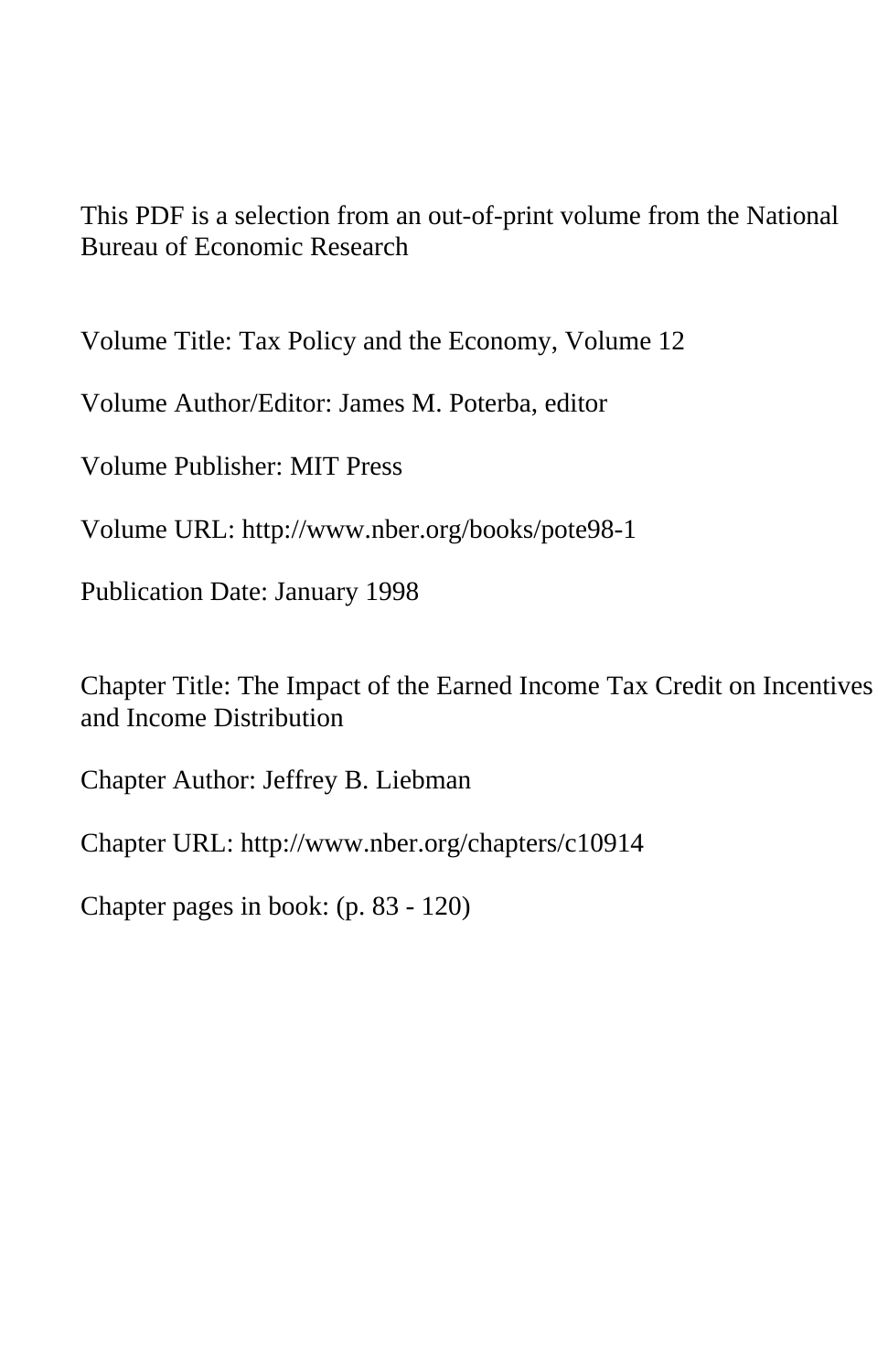# THE IMPACT OF THE EARNED INCOME TAX CREDIT ON INCENTIVES AND INCOME DISTRIBUTION

# Jeffrey B. Liebman

Harvard University and NBER

# EXECUTIVE SUMMARY

For more than three decades, economists have advocated the use of the tax system as a means of transferring income to low-income families. Studying the Earned Income Tax Credit (EITC) offers the opportunity to learn how well the tax system functions in roles traditionally handled by the welfare system. There are two features of the EITC that distinguish it from other U.S. income transfer programs. First, the EITC budget constraint is unusual-in particular, only taxpayers who work are eligible for the EITC. The shape of the constraint influences who receives the credit, what incentives recipients face, and how much the program costs. Second, the credit is administered through the tax system rather than through the welfare system, and is usually received as part of a taxpayer's annual tax refund. This administrative structure has important implications for EITC participation and compliance rates, for administrative costs, and for the ways in which recipients perceive its incentives. This paper discusses these features of the EITC, and presents evidence that the EITC has increased labor force participation among

I am grateful to David Cutler, David Ellwood, Martin Feldstein, Janet Holtzblatt, Lawrence Katz, Phillip Levine, Bruce Meyer, James Poterba, and John Karl Scholz for helpful discussions, and to Sonali Rohatgi for excellent research assistance.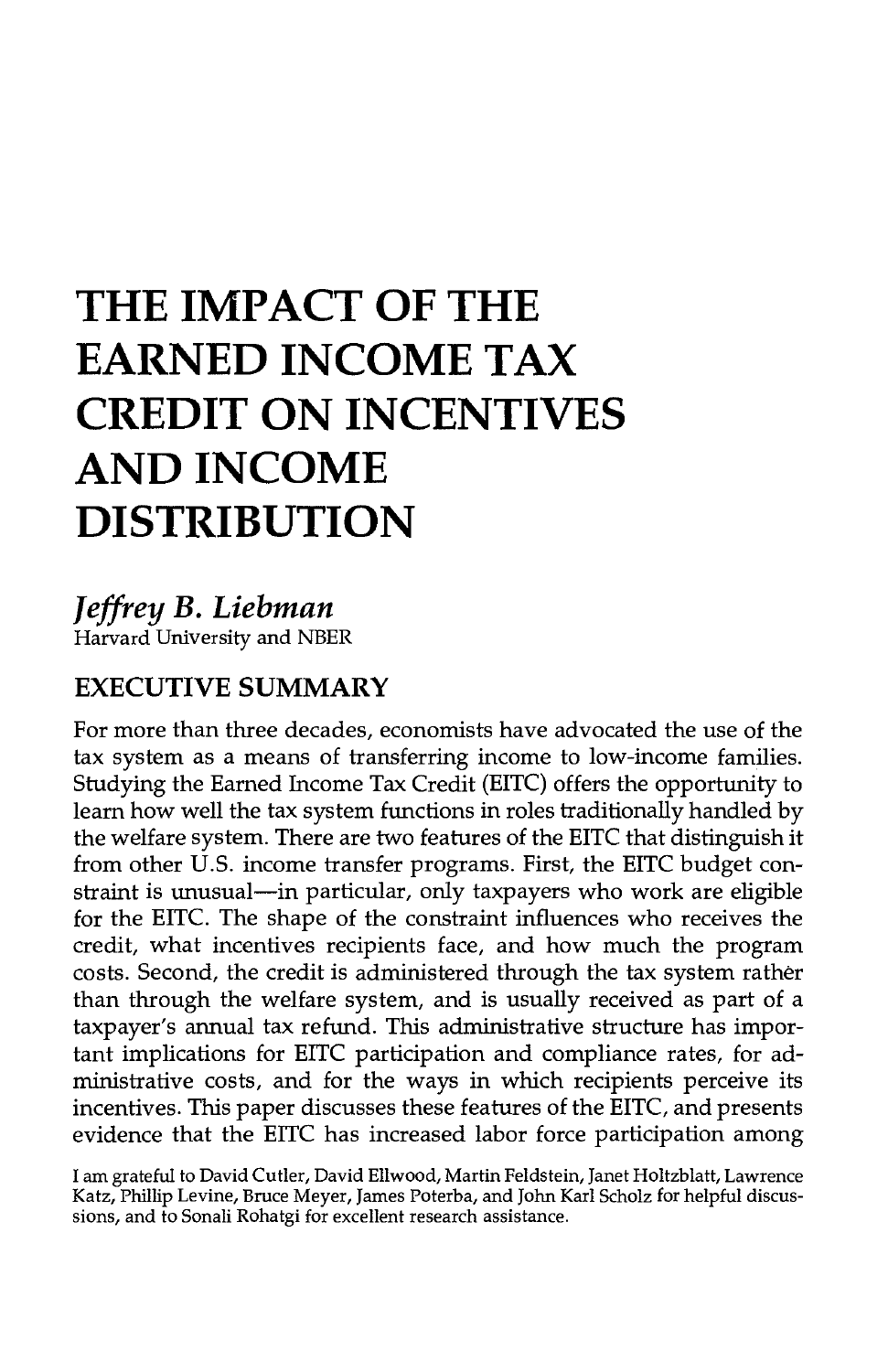single women with children, and has offset a significant share of recent increases in income inequality. The limited evidence available suggests that the labor supply impact of the phaseout of the credit is minimal. Rates of noncompliance are falling, and are now similar to the overall rate of noncompliance for the individual income tax.

## 1. INTRODUCTION

The United States has entered a period in which large changes in income transfer policies are likely to occur. As responsibility for the welfare system devolves from the federal government to the states, policymakers wifi have the opportunity to re-examine fundamental issues about the design of programs that assist low-income families.

For more than three decades, economists have advocated the use of the tax system as a means of transferring income to low-income families. Friedman (1962) and Tobin (1968) argued that replacing the welfare system with a negative income tax would provide greater incentives for work because the marginal tax rates they proposed were lower than the benefit reduction rate of Aid to Families with Dependent Children (AFDC). In addition, they argued that the tax system was an administratively more efficient method of transferring income than the welfare system. Studying the Earned Income Tax Credit (EITC) offers the opportunity to learn how well the tax system functions in roles traditionally handled by the welfare system.

There are two features of the EITC that distinguish it from other U.S. income transfer programs. First, the EITC budget constraint is unusual-in particular, only taxpayers who work are eligible for the EITC. The shape of the constraint influences who receives the credit, what incentives recipients face, and how much the program costs. Second, the credit is administered through the tax system rather than through the welfare system, and usually is received as part of a taxpayer's annual tax refund. This administrative structure has important implications for EITC participation and compliance rates, for administrative costs, and for ways in which recipients perceive its incentives. Examining these two features of the EITC clarifies the trade-offs that must be made in designing transfer programs.

In recent years, the EITC has been offered as a policy solution to many of the most pressing economic problems facing the U.S., and the credit has grown rapidly. In tax year 1997, 18.1 million tax filers are expected to receive the EITC, at a total cost to the federal government of \$26.0 billion.<sup>1</sup>

<sup>&</sup>lt;sup>1</sup> In comparison, federal spending on Aid to Families with Dependent Children (recently replaced by Temporary Assistance for Needy Families) is forecast to be \$13.6 billion, and states are expected to spend \$11.6 billion on AFDC (Committee on Ways and Means, 1996).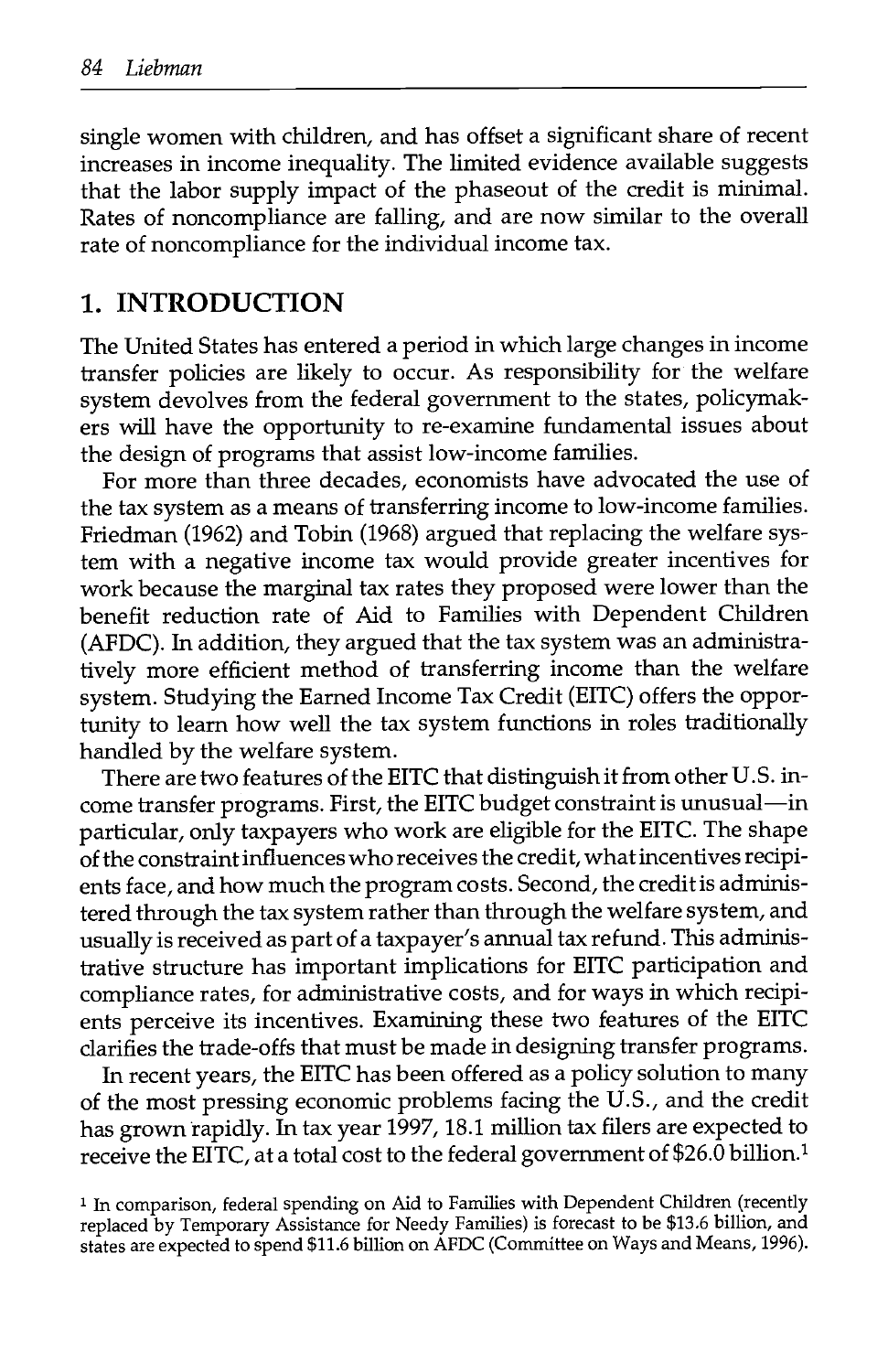After briefly describing the EITC, I begin this paper by evaluating the contribution that the EITC has made to reducing poverty among families with children and to offsetting the 20-year trend of rising income inequality. Next, I discuss the impact of the EITC budget constraint on labor supply. I focus on whether the EITC causes taxpayers to choose work over welfare and on whether the high marginal tax rates in the phaseout region of the credit reduce labor supply. Then, I analyze the effect on takeup and compliance rates and on administrative costs of using the tax system rather than the welfare system to transfer income. I conclude by discussing the broader lessons that the EITC experience offers for the design of transfer programs.

# 2. AN ALTERNATIVE TO NIXON'S FAMILY ASSISTANCE PLAN

The Earned Income Tax Credit originated in the debate over President Nixon's Family Assistance Plan (FAP). However, the EITC is not a descendent of this plan. Rather, the EITC descends from Senator Russell Long's work bonus plan, which was instrumental in preventing passage of the FAP negative income tax.2

In 1972, the third year of debate over the FAP, the Senate Finance Committee, chaired by Senator Long, sent a welfare bill to the Senate floor that included a wage bonus equal to 10 percent of wages.3 Long was a leading opponent of the FAP, arguing that a guaranteed income scheme would encourage indolence and increase the welfare rolls. His alternative was to require welfare recipients with school-age children to work (at a government-provided job if necessary) and to provide a wage bonus to low-wage workers in order to offset the burden of the social security payroll tax. With senators divided among the Nixon FAP, the Long workfare and wage subsidy proposal, and an alternative minimumincome plan championed by Senator Ribicoff, the 92nd Congress adjourned without passing a welfare reform bill.4 Three years later, Long

<sup>&</sup>lt;sup>2</sup> The discussion that follows is based on accounts in the Congressional Record, Congressional hearing reports, Congressional Quarterly, and the New York Times, and in Mann (1992), Burke and Burke (1974), Lenkowsky (1986), and Moynihan (1973).

<sup>&</sup>lt;sup>3</sup> The proposed bonus applied to the first \$4000 of wages and was to be phased out between \$4,000 and \$5,600. Only taxpayers with children were to be eligible for the bonus.

<sup>&#</sup>x27; The 92th Congress did establish the Supplemental Security Income program, providing federal means-tested income assistance for the aged, blind, and disabled. In addition, the 92nd Congress increased social security taxes and benefits.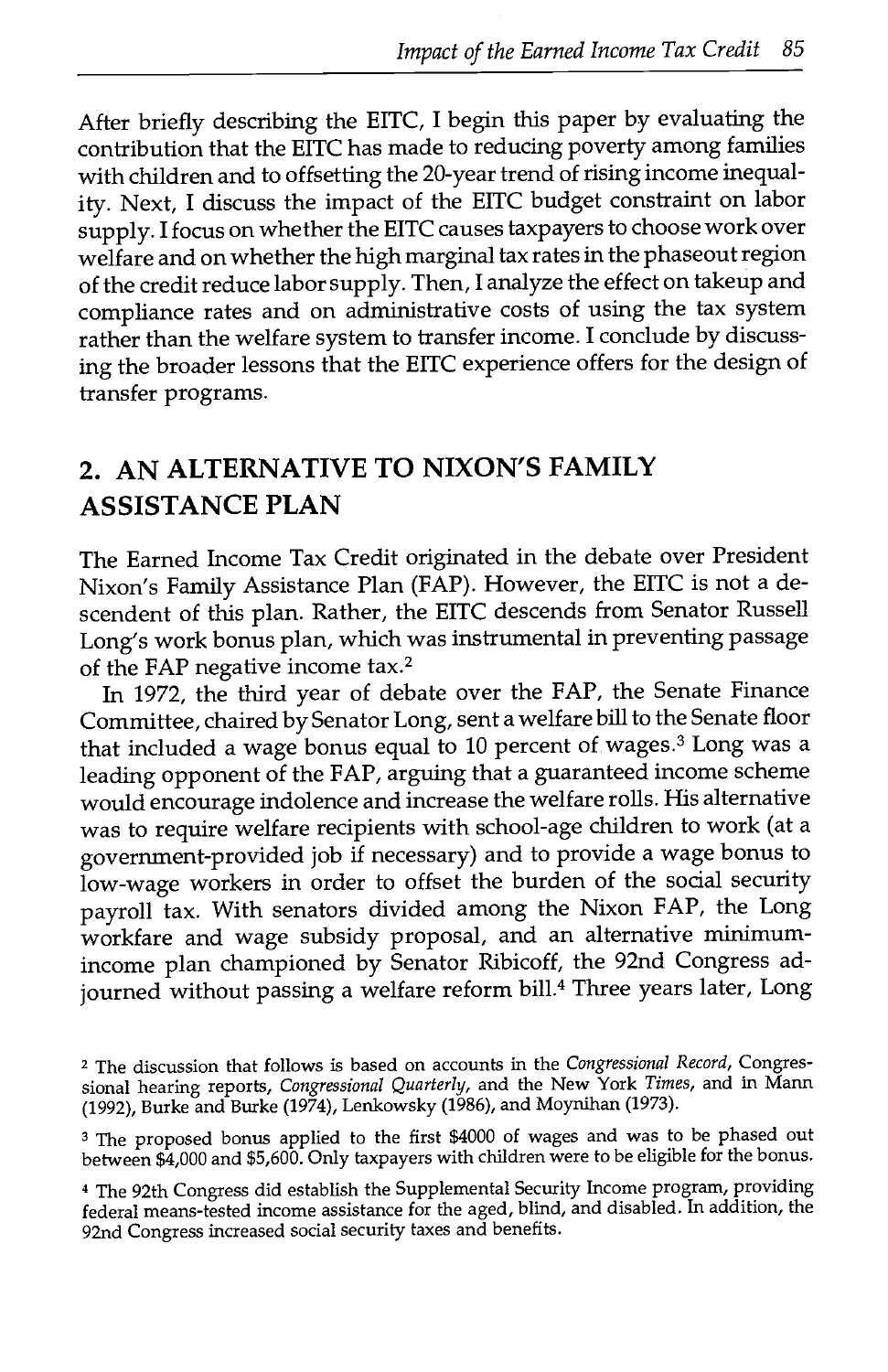finally managed to attach his wage bonus plan, renamed the Earned Income Tax Credit, to a tax bill that was destined to be enacted.

When the EITC was introduced in 1975, it was for reasons having little to do with welfare reform, and some of its most distinctive features arose as last-minute compromises in a tax bill of which the EITC was a minor part. In January 1975, the U.S. economy was in a recession. The unemployment rate was at its highest level since World War II. On the afternoon of January 13, the House Democratic Study Group released a vaguely worded report calling for large tax cuts to stimulate the economy. Unwilling to wait two days until his State of the Union address to lay out his own proposal, President Ford went on national television on the evening of January 13 to propose economic stimulus in the form of a \$12 billion (1975 dollars) rebate of 1974 taxes and a \$16.5 billion reduction in individual income taxes for 1975.<sup>5</sup> Since the tax rebates favored those with higher incomes, Ford also proposed a payment of \$80 to each lowincome adult, phased out at a 16-percent rate on incomes above \$2,250. All adults, including those without income and those without children, were to be eligible for the payment.

As Congress raced to enact a stimulus bill, Senator Long's wage subsidy was substituted for President Ford's \$80 payment and implemented as a refundable credit based on taxpayers' earnings. The House version was a 5-percent credit on the first \$4,000 of earnings, phased out over the next \$4,000 of earnings (a maximum credit of \$200). Taxpayers with and without children were to be eligible for the credit. The Senate version was a 10-percent credit over the same income ranges (a maximum credit of \$400). However, only taxpayers with children were eligible, so the Senate plan was less costly than the House plan. In late March, on the last day of the conference committee meetings, the Senate version was adopted, giving the EITC one of its most important features-its focus on families with children.6

The cost of the EITC represented only 7 percent of the \$21 billion stimulus bill signed by President Ford in 1975. Nonetheless, news accounts throughout the three month period that the tax bill was being discussed consistently noted that with the EITC, the U.S. was taking a historic step by adopting a negative income tax.

The EITC continued as a minor program until the mid-1980s. Small expansions of the credit in 1979 and 1985 were insufficient for the credit

<sup>&</sup>lt;sup>5</sup> The plan also included tax increases on petroleum to encourage conservation.

<sup>6</sup> Senator Long dominated the 1975 tax-bill conference committee, in part because his House counterpart, Representative Ullman, had only recently taken over as chairman of the House Ways and Means Committee after Wilbur Mifis stepped down.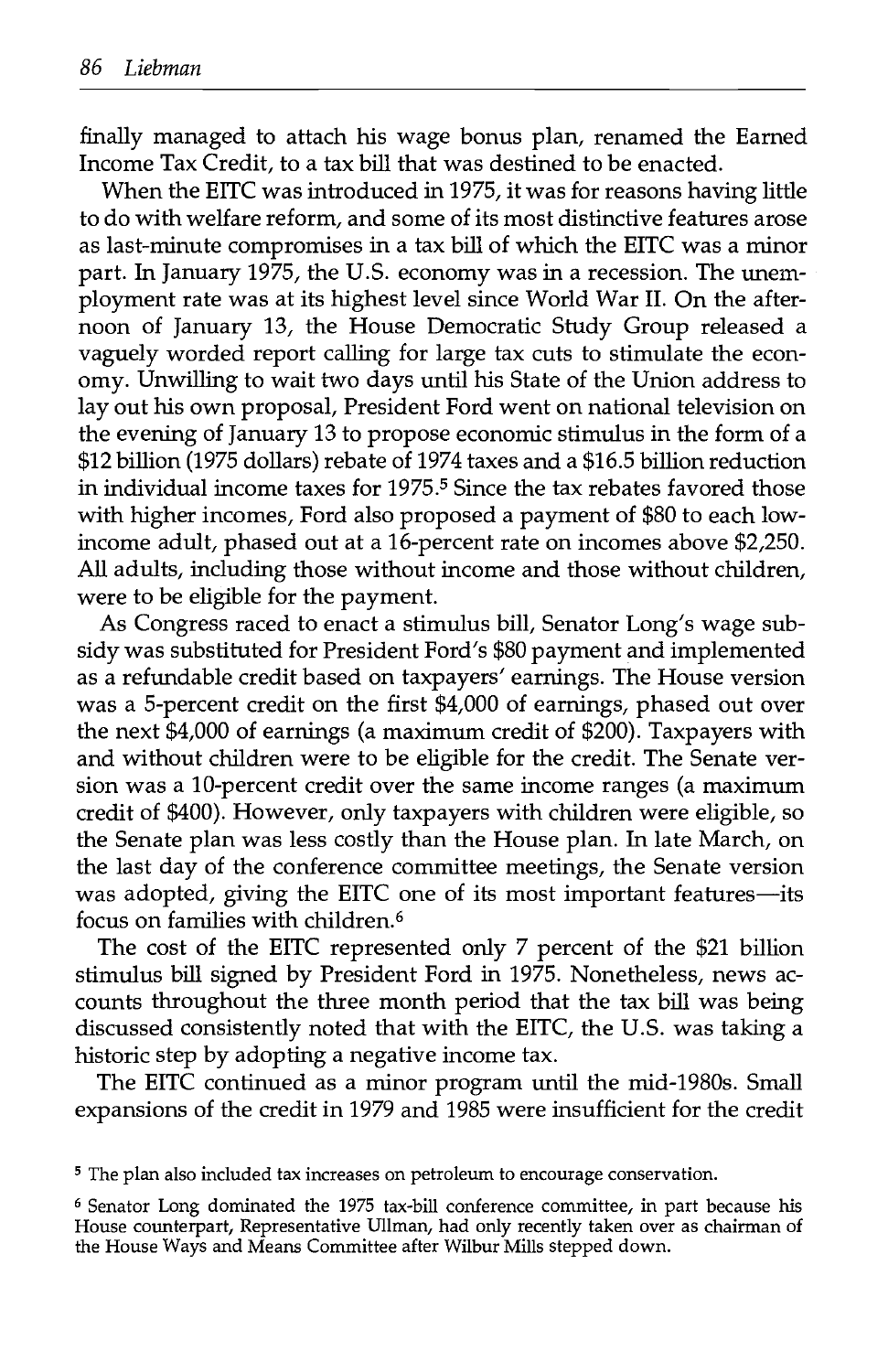

FIGURE 1. Federal Cost of AFDC and the EITC, 1975-2000

Source: Committee on Ways and Means (1996). Notes: Cost of EITC includes outlays and tax expenditures. Data for 1996 and after are projections.

to maintain pace with inflation. The 1979 expansion made the credit constant at its maximum level over a range of incomes, giving the credit its current shape. Figure 1 shows that in this period the federal cost of the EITC (including both outlays and tax expenditures) was substantially below federal spending on the main cash welfare program for families with children, AFDC.

Over the past decade, three major expansions of the EITC have occurred. As part of the Tax Reform Act of 1986, the credit amounts were increased and indexed to inflation. In the budget act of 1990 (OBRA 1990), credit amounts were increased over several years, taxpayers with more than one child began receiving a slightly larger credit than taxpayers with one child, and supplemental credits were introduced for taxpayers with young children and for the purchase of health insurance for uninsured children. In addition, OBRA 1990 changed the rules for EITC eligibility, largely in response to concerns that many ineligible taxpayers were receiving the credit and that the existing rules were unenforceable.7

These rule changes are described in section 7 as part of the discussion of EITC compliance problems.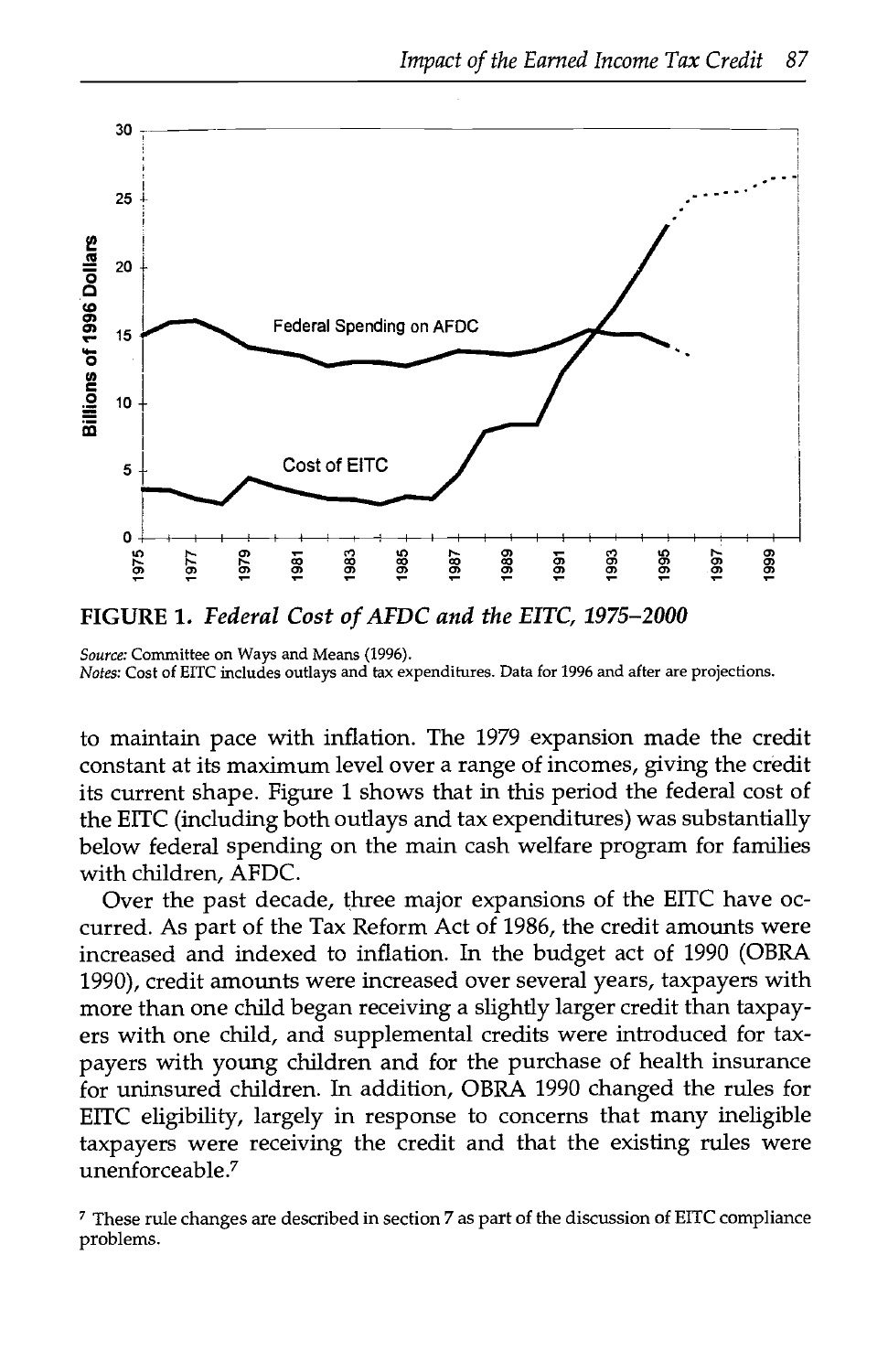In 1993, another large expansion of the credit was enacted; it was phased in between 1994 and 1996. This expansion increased the maximum credit for families with one child by 9 percent and increased the maximum credit for families with two children by 69 percent.8 The larger increase for taxpayers with two or more children was necessary to meet President Clinton's 1992 campaign promise that no family with a fulltime worker would be poor. Childless taxpayers with incomes below \$9,500 became eligible for a small credit (up to \$323), and the supplemental credits for young children and health insurance were repealed.<sup>9</sup> Figure 1 shows that now that this last expansion has been fully phased in, the federal cost of the EITC is substantially larger than federal spending on AFDC. Table 1 contains EITC parameters for 1975 through 1997.

Figure 2 depicts the 1997 EITC amounts as a function of a taxpayer's income. The credit for a family with two or more children is phased in at a 40-percent rate over the first \$9,140 of earned income, resulting in a maximum credit of \$3,656. As earnings rise from \$9,140 to \$11,930, the credit remains at \$3,656. Then the credit is phased out at a 21.06-percent rate on income starting at \$11,930 (the maximum of AGI and earnings governs the phaseout), so that by \$29,290, the taxpayer is no longer eligible for the credit.

Because tax return data contain extremely limited information about taxpayers beyond their income, researchers studying the EITC have become temporary Census Bureau employees in order to use special data sets that match census data to the tax returns of census respondents. In Liebman (1995b), I show that 75 percent of 1990 EITC recipients worked at least 1000 hours per year, while 60 percent worked more than 1500 hours per year. Only 16 percent had welfare income in the same year in which they received the EITC, and 25 percent received food stamps during the year. The share of EITC recipients working a substantial number of hours is likely to have increased since 1990, and the share receiving welfare is likely to have decreased, as taxpayers further up the income distribution have become eligible for the credit. 40 percent of EITC recipients in 1990 were Non-Hispanic White, 39 percent were Non-Hispanic Black, and 19.5 percent were Hispanic. 41 percent did not have a high-school degree, while 37 percent had completed high school but had not received further schooling.

These increases are measured relative to the provisions of the 1990 EITC expansion as if they had been fully phased in. In fact, the OBRA 1990 provisions were only partially phased in when the 1993 act supplanted them.

<sup>&</sup>lt;sup>9</sup> The supplemental credits had low participation rates and complicated the EITC tax form (U.S. General Accounting Office, 1994).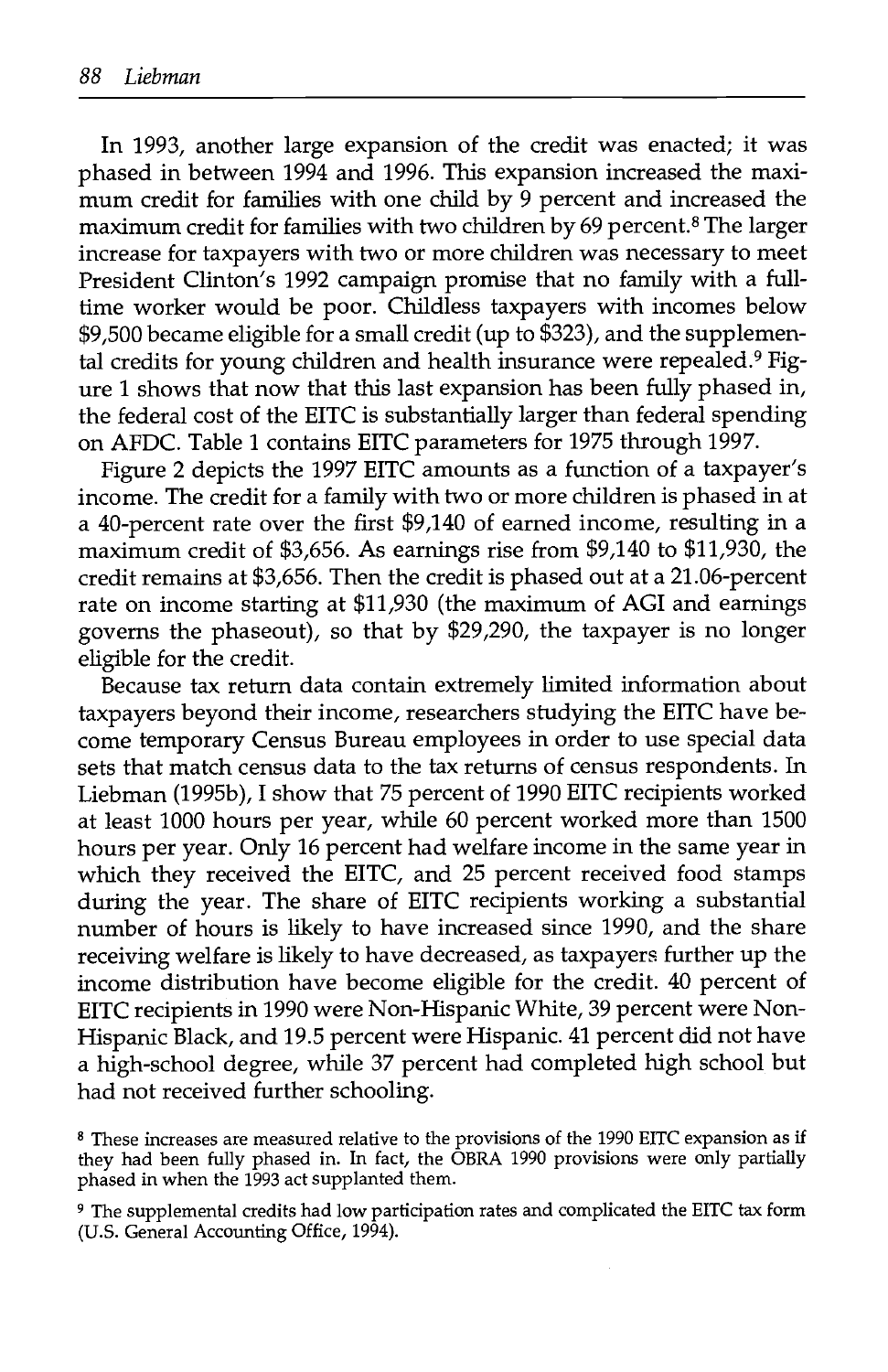| Year                | Phase-in<br>rate $(\%)$                                    | Phase-in<br>range $(\$)$                  | Maximum<br>credit (\$) | Phaseout<br>rate (%)   | Phaseout<br>range (%)                         |
|---------------------|------------------------------------------------------------|-------------------------------------------|------------------------|------------------------|-----------------------------------------------|
| 1975-1978           | 10.0                                                       | $0 - 4,000$                               | 400                    | 10.0                   | 4,000-8,000                                   |
| 1979-1984           | 10.0                                                       | $0 - 5,000$                               | 500                    | 12.5                   | 6,000-10,000                                  |
| 1985-1986           | 11.0                                                       | $0 - 5,000$                               | 550                    | 12.22                  | 6,500-11,000                                  |
| 1987                | 14.0                                                       | $0 - 6,080$                               | 851                    | 10.0                   | 6,920 - 15,432                                |
| 1988                | 14.0                                                       | $0 - 6,240$                               | 874                    | 10.0                   | 9,840-18,576                                  |
| 1989                | 14.0                                                       | $0 - 6,500$                               | 910                    | 10.0                   | 10,240-19,340                                 |
| 1990                | 14.0                                                       | $0 - 6,810$                               | 953                    | 10.0                   | 10,730-20,264                                 |
| 1991 <sup>(a)</sup> | 16.7 <sup>(b)</sup><br>17.3 <sup>(c)</sup>                 | $0 - 7,140$                               | 1,192<br>1,235         | 11.93<br>12.36         | 11,250-21,250                                 |
| 1992(a)             | $17.6^{(b)}$<br>18.4 <sup>(c)</sup>                        | $0 - 7,520$                               | 1,324<br>1,384         | 12.57<br>13.14         | 11,840-22,370                                 |
| 1993 <sup>(a)</sup> | $18.5^{(b)}$<br>19.5 <sup>(c)</sup>                        | $0 - 7,750$                               | 1,434<br>1,511         | 13.21<br>13.93         | 12,200-23,050                                 |
| 1994                | $26.3^{(b)}$<br>30.0 <sup>(c)</sup><br>7.65 <sup>(d)</sup> | $0 - 7,750$<br>$0 - 8,425$<br>$0 - 4,000$ | 2,038<br>2,528<br>306  | 15.98<br>17.68<br>7.65 | 11,000-23,755<br>11,000-25,299<br>5,000-9,000 |
| 1995                | $34.0^{(b)}$<br>$36.0^{(c)}$<br>7.65 <sup>(d)</sup>        | $0 - 6,160$<br>$0 - 8.640$<br>$0 - 4,100$ | 2,094<br>3,110<br>314  | 15.98<br>20.22<br>7.65 | 11.290-24.396<br>11,290-26,673<br>5,130-9,230 |
| 1996                | $34.0^{(b)}$<br>40.0 <sup>(c)</sup><br>7.65 <sup>(d)</sup> | $0 - 6,330$<br>$0 - 8,890$<br>$0 - 4,220$ | 2,152<br>3,556<br>323  | 15.98<br>21.06<br>7.65 | 11,610-25,078<br>11,610-28,495<br>5,280-9,500 |
| 1997                | $34.0^{(b)}$<br>40.0 <sup>(c)</sup><br>7.65 <sup>(d)</sup> | $0 - 6,500$<br>$0 - 9,140$<br>$0 - 4,340$ | 2,210<br>3,656<br>332  | 15.98<br>21.06<br>7.65 | 11,930-25,760<br>11,930-29,290<br>5,430-9,770 |

TABLE 1 Earned Income Tax Credit Parameters: 1975-1997

(a)Basic credit only. Does not include supplemental young child credit or health insurance credit.

(b)Families with one qualifying child.

(c)Families with two or more qualifying children.

(d)Taxpayers with no qualifying child.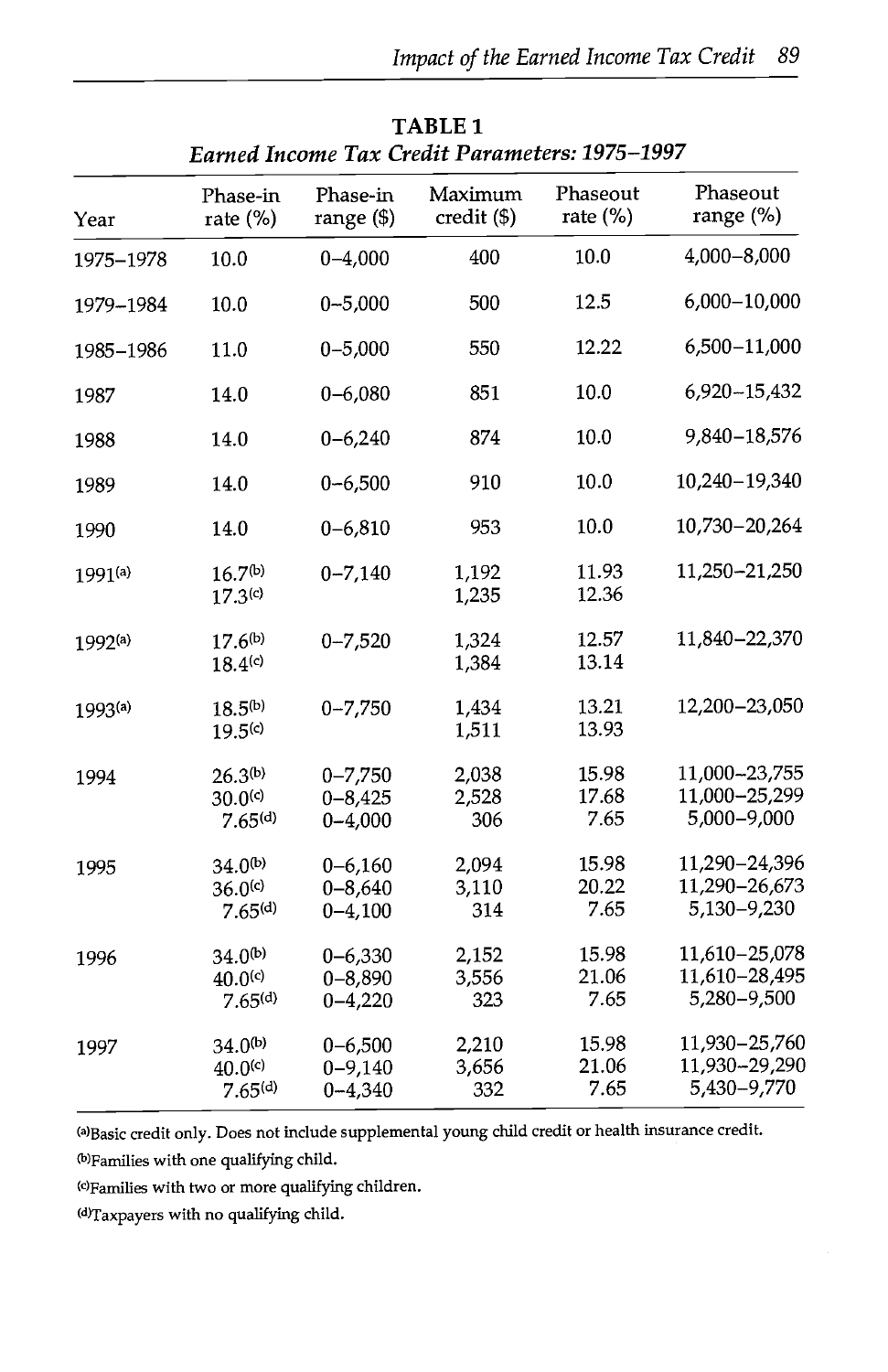

FIGURE 2. 1997 Earned Income Tax Credit

# 3. THE EITC AND CHILD POVERTY

Between 1969 and 1996 the official poverty rate among children rose from 14.0 to 20.5 percent.<sup>10</sup> Over this period, the poverty rate for elderly persons fell from 25.3 to 10.8 percent, largely due to increases in the generosity of social security. Census Bureau estimates indicate that the EITC played a moderate role in reducing child poverty in 1996; it reduced the post-tax poverty rate from 22.3 to 19.1 percent. Scholz (1994) estimates that under 1996 rules, 36 percent of EITC payments go to reduce the poverty gap (the difference between the poverty line and household income for families below the poverty line), while the remaining 64 percent is received by taxpayers above the poverty line.<sup>11</sup> Since 17 percent of EITC-eligible taxpayers do not receive the credit (Scholz, 1994), 35 percent of poor households have no earnings, and the EITC raises some recipient households only part way up to the poverty level, I estimate that the EITC offsets only 12 percent of the total poverty gap for households with children.12

<sup>&</sup>lt;sup>10</sup> Jencks and Mayer (1996) argue that official poverty measures do not accurately reflect improvements in the well-being of children that have occurred over the past 25 years.

Scholz's estimates include the childless EITC recipients.

 $12$  My estimates use the March 1993 CPS because that is the last CPS before the change in interviewing techniques. I form tax-filing units according to the methodology described in Eissa and Liebman (1996). Then I apply the 1996 EITC rules (deflated into 1992 dollars) and examine the effect of the EITC on 1992 poverty rates, assuming that the EITC does not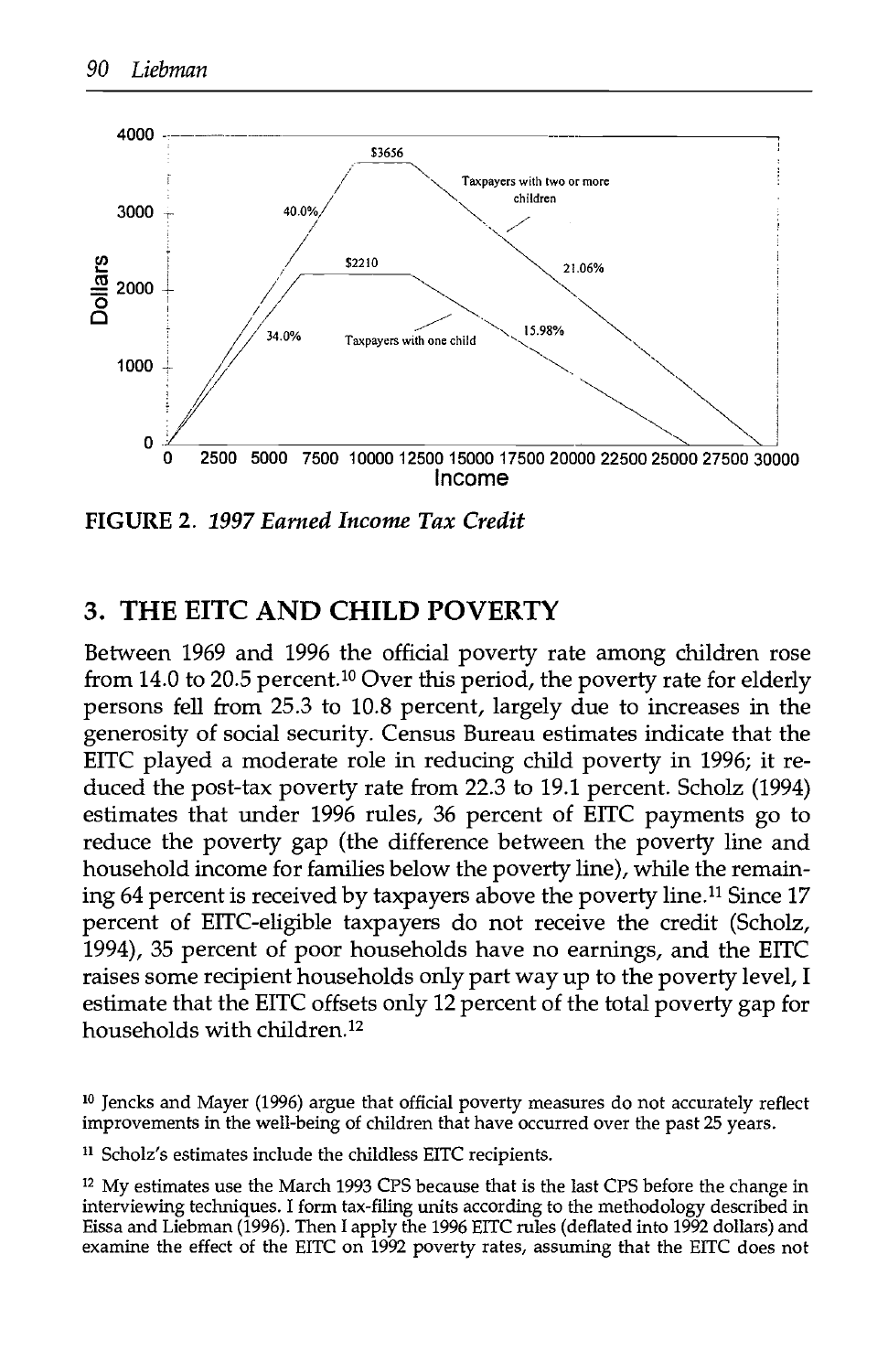The relatively minor effect of the EITC on the poverty gap is a direct result of the program's focus on the working poor. The current EITC parameters were chosen to ensure that families with a full-time minimumwage worker would not be poor. However, many poor children are in households that do not contain a full-time worker.

Figure 3 presents estimates of the effect of the EITC on taxpayers at different levels of household money income. Income is expressed as a percentage of the poverty level in order to account for variation in household size. Figure 3 (top) shows the percentage of households with children that receive the EITC at different percentages of the poverty line.13 Only about 40 percent of these households with incomes below 50 percent of the poverty line receive the EITC, because many of them have no earnings and because some EITC eligible families do not file tax returns. Roughly 80 percent of households with children and incomes between 100 percent and 150 percent of the poverty line receive the EITC, and the percentage falls off sharply at higher incomes (some high-income households with multiple tax-filing units contain a tax-filing unit with income low enough to qualify for the EITC). Figure 3 (middle) displays the average amount of the EITC received by households at different percentages of the poverty line. At low income levels, the EITC amount is similar to the shape of Figure 2; for many of these households, earnings are the only source of income. On average, higher-income households that receive the EITC receive amounts close to the average value of the credit. Figure 3 (bottom) displays the distribution of EITC dollars at different percentages of the poverty line. This graph incorporates information from Figure 3 (top and bottom) as well as on the number of households at each income level. Figure 3 (bottom) reveals that most EITC dollars are received by households with incomes between 50 and 150 percent of the poverty line and that very few dollars go to taxpayers with incomes above 200 percent of the poverty line. For comparison, Figure 4 displays similar distributions for the sum of AFDC and food stamps. For these two programs, participation rates, transfer amounts, and dollars spent all peak for households

cause any behavioral responses. The total dollars that I predict will be received by EITC recipients is well below actual program spending even though some of the people whom I predict wifi claim the credit will not claim it. This is because many ineligible taxpayers claim the EITC. In addition, it is possible that my CPS-based simulations of tax-filing units undercounts low-income taxpayers. [These issues are discussed further in Liebman (1995b).]

<sup>&</sup>lt;sup>13</sup> The top two panels are estimated with kernel regressions, and the bottom panel is a kernel density estimate.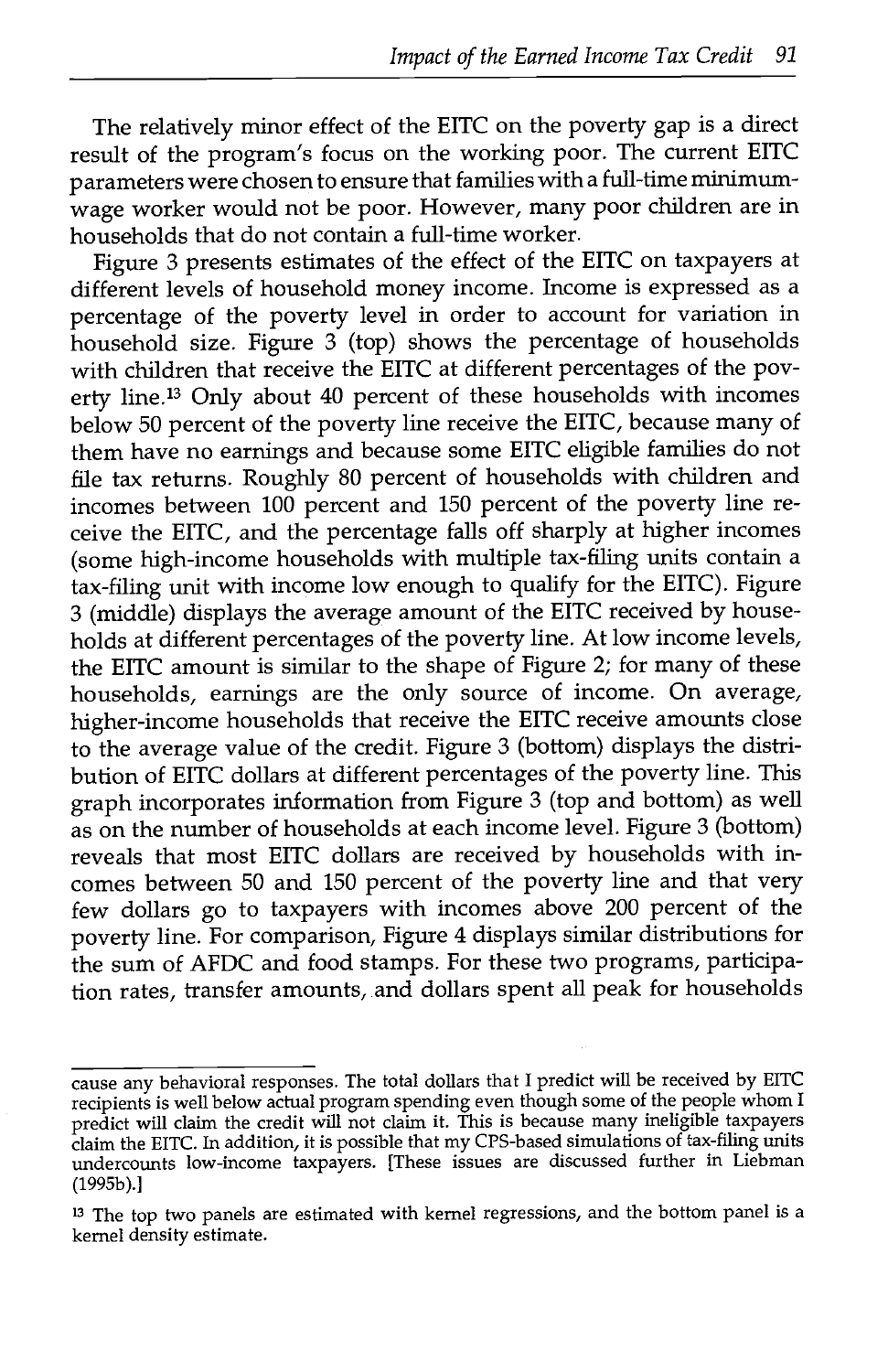

FIGURE 3. EITC Receipts by Percentage of Poverty Line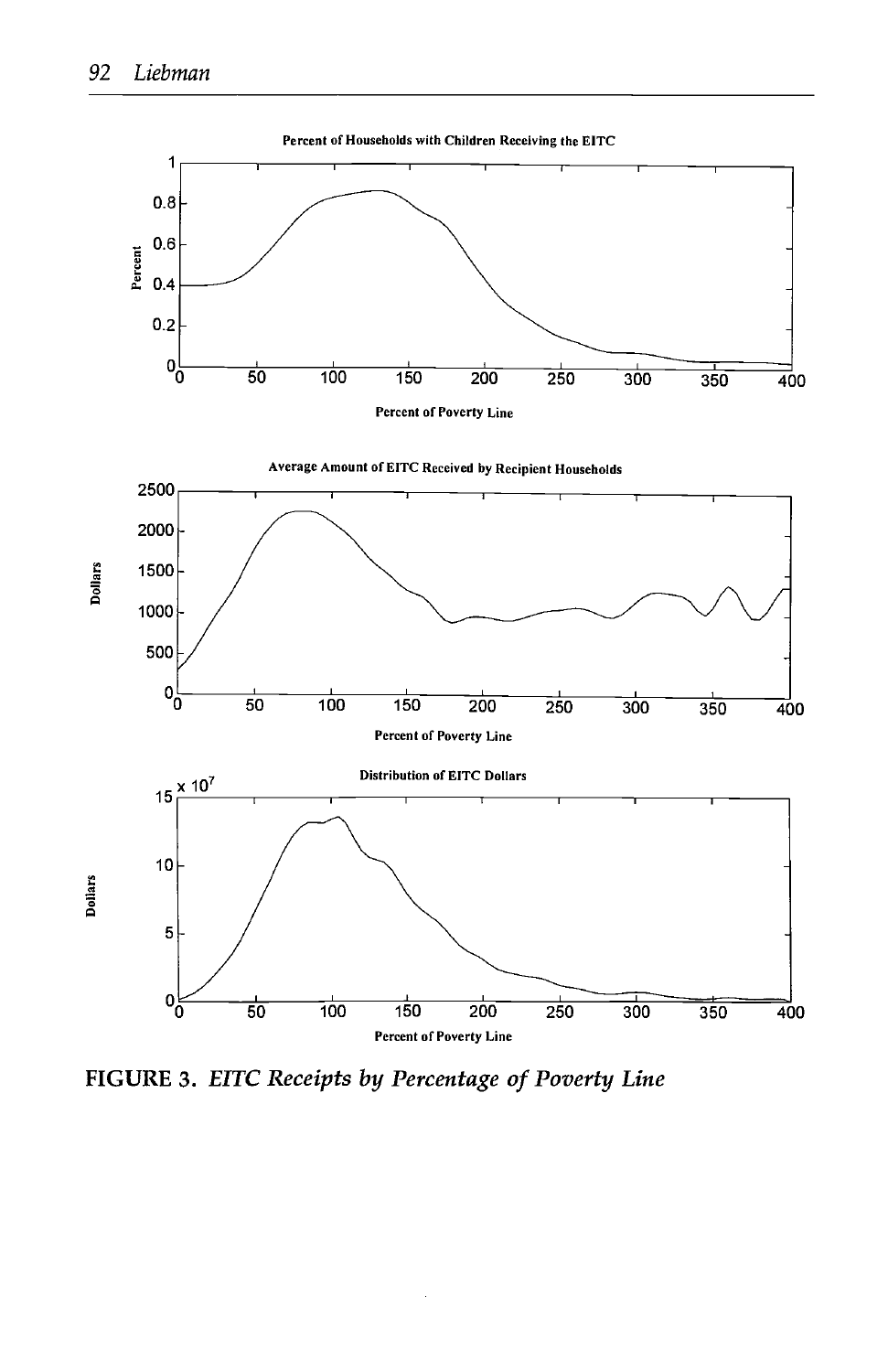

FIGURE 4. Welfare Receipts by Percentage of Poverty Line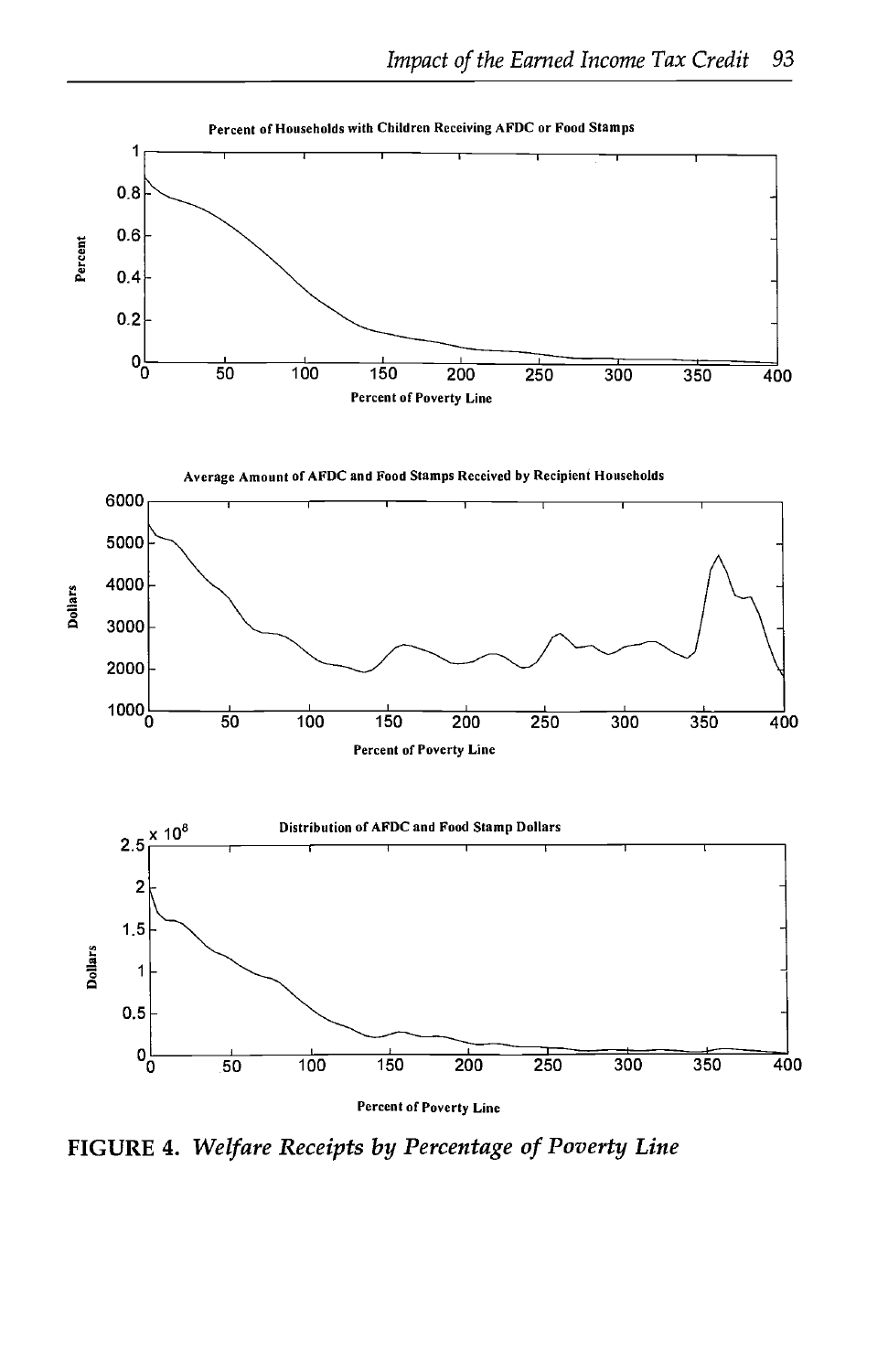with no other income, and very few dollars go to households above the poverty line.14

# 4. THE EITC AND INCOME INEQUALITY

Since 1976, the share of total income received by households at the bottom of the income distribution has been falling while the share received by those at the top has increased. For example, census estimates show that between 1976 and 1996 the share of income received by the lowest fifth of the population fell from 4.4 to 3.7 percent. At the same time, the share received by the top 5 percent rose from 16.0 to 21.4 percent (Bureau of the Census 1997). The increase in inequality has been particularly large for male earners. Levy and Murnane (1992) find that the proportion of men earning more than \$40,000 (1988 dollars) and the proportion of men earning less than \$20,000 both increased, and that less educated men earn less today than similarly educated men earned in the 1960s. Since the EITC targets low-income workers with children and has expanded over the period in which income inequality has risen, it is possible that the EITC now offsets a sizable fraction of the rise in inequality.15

Table 2 displays the share of income accruing to each quintile of the

<sup>14</sup> For Figure 4, I redefine census household money income by subtracting AFDC and food stamps. This is to make it comparable to the EITC figures, which depict the effect of the EITC on household income not including the EITC. While one could make a case for including the EITC in household income when looking at the effect of AFDC and food stamps (since AFDC and food stamps are included in the measure of household income used for the EITC figures), I think it is more common to think of the EITC as a supplement to the basic safety net than as an alternative to it. Since relatively few families receive both the EITC and welfare in the same year, this decision about how to measure household income is unlikely to affect the results very much.

<sup>&</sup>lt;sup>15</sup> It is theoretically possible that increases in the EITC cause employers to lower the gross wage offered to low-wage employees. If so, then the EITC could be part of the cause of the increased (pre-tax) earnings inequality. This consideration has led Bluestone and Ghilarducci (1996) to argue that the EITC and the minimum wage should be raised in tandem. However, there are three reasons to believe that the impact of the EITC on the pre-tax income distribution has been minor. First, casual inspection of the timing of increases in the EITC and increases in earnings inequality suggest that the timing of the two do not coincide. Second, low-income labor markets are often made up of workers both with and without children, and in the short term it is presumably not possible to pay different wages to taxpayers with children. In the long term, it would be possible to switch the composition of a firm's work force so that a higher fraction of the work force are workers with children and the remaining workers without children are those with the lowest reservation wages. Third, it is traditional to assume that the full incidence of payroll taxes is on the worker. This implies that a subsidy such as the EITC raises the worker's net-of-tax wage.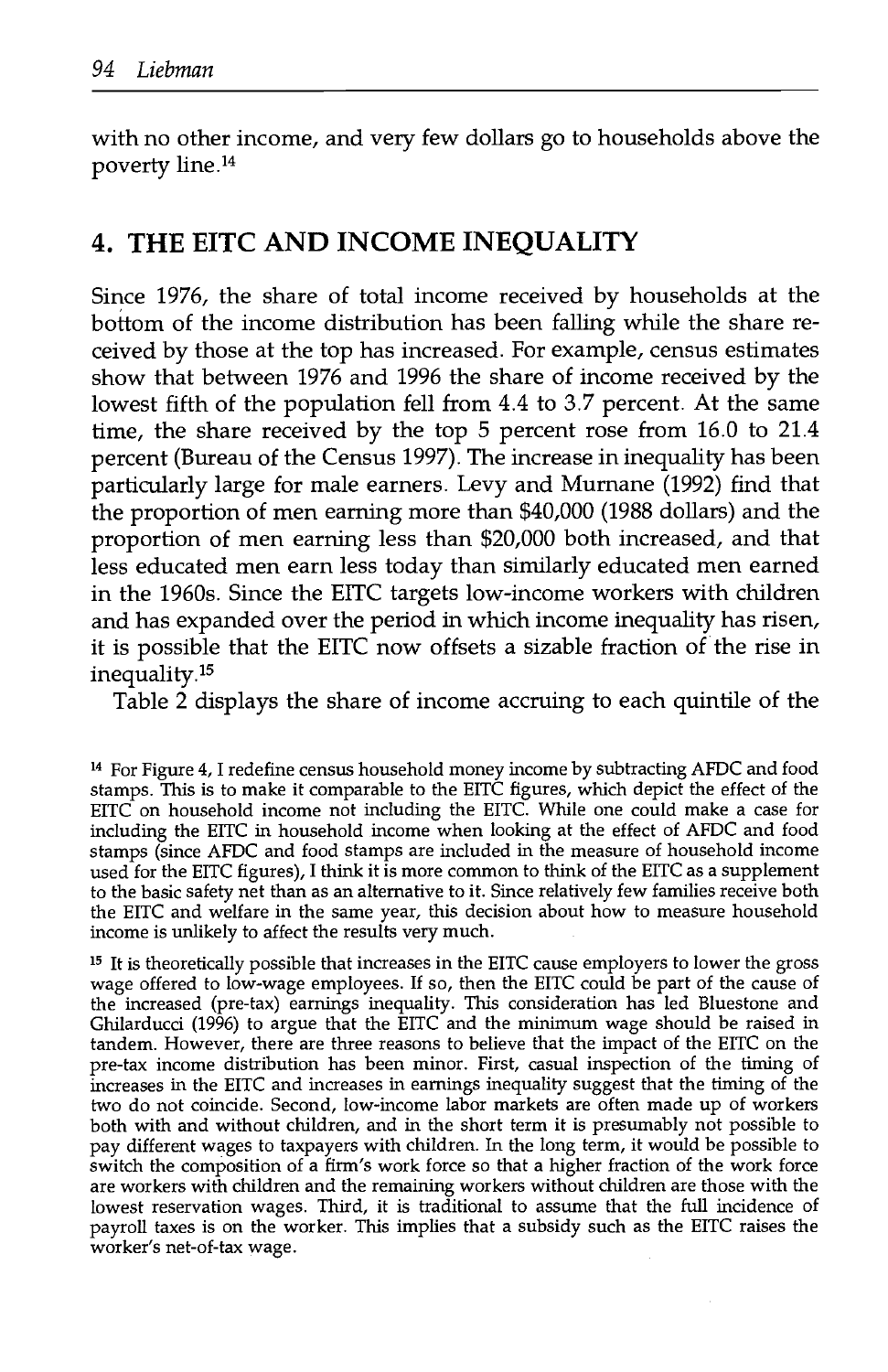|               | Distribution of annual household income, all households |             |                          |
|---------------|---------------------------------------------------------|-------------|--------------------------|
|               | 1976<br>(1)                                             | 1996<br>(2) | 1996<br>plus EITC<br>(3) |
| Lowest fifth  | 4.21                                                    | 3.64        | 3.77                     |
| Second fifth  | 10.41                                                   | 8.95        | 9.09                     |
| Third fifth   | 17.17                                                   | 15.06       | 15.05                    |
| Fourth fifth  | 24.97                                                   | 23.33       | 23.26                    |
| Highest fifth | 43.24                                                   | 49.02       | 48.83                    |
|               |                                                         |             |                          |

## TABLE 2 Rising Income Inequality and the EITC

Distribution of annual earnings, all full-time, full-year males

|               | 1996<br>1976<br>(2) | $1996$ plus<br><b>EITC</b><br>(3) |       |
|---------------|---------------------|-----------------------------------|-------|
| Lowest fifth  | 8.30                | 6.54                              | 6.76  |
| Second fifth  | 14.26               | 11.50                             | 11.50 |
| Third fifth   | 18.25               | 15.73                             | 15.69 |
| Fourth fifth  | 22.78               | 21.15                             | 21.09 |
| Highest fifth | 36.41               | 45.09                             | 44.96 |

Distribution of annual income, households with children

|               |       |       | $1996$ plus |
|---------------|-------|-------|-------------|
|               | 1976  | 1996  | EITC        |
|               |       | (2)   | (3)         |
| Lowest fifth  | 5.48  | 3.91  | 4.37        |
| Second fifth  | 12.47 | 9.98  | 10.21       |
| Third fifth   | 18.13 | 15.92 | 15.85       |
| Fourth fifth  | 24.25 | 23.15 | 22.97       |
| Highest fifth | 39.67 | 47.04 | 46.60       |

Distribution of annual earnings, full-time, full-year males in households with children

|               | 1976<br>$\scriptstyle{(1)}$ | 1996<br>$\left( 2\right)$ | 1996 plus<br><b>EITC</b><br>(3) |
|---------------|-----------------------------|---------------------------|---------------------------------|
| Lowest fifth  | 8.54                        | 6.54                      | 6.90                            |
| Second fifth  | 14.37                       | 11.39                     | 11.39                           |
| Third fifth   | 18.25                       | 15.55                     | 15.49                           |
| Fourth fifth  | 22.64                       | 21.10                     | 20.92                           |
| Highest fifth | 36.12                       | 45.51                     | 45.31                           |

Source: Author's calculations from the 1977 and 1997 March Current Population Surveys.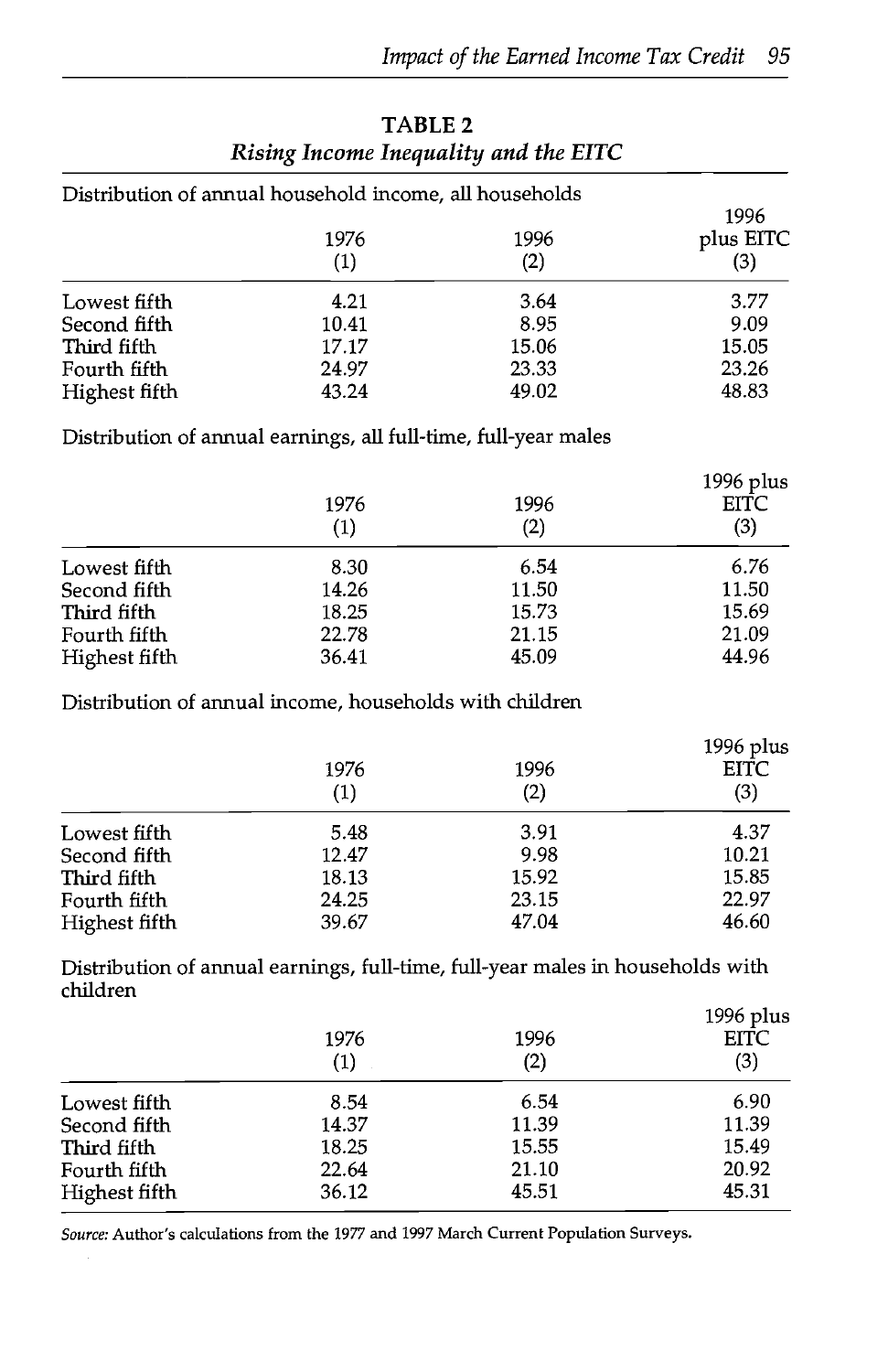income distribution in 1976 and 1996.16 Table 2a presents the distribution of annual household income for all households. Columns 1 and 2 show that between 1976 and 1996 the share of aggregate income received by the bottom 20 percent of households fell by nearly 14 percent, from 4.21 to 3.64 percent. The share received by the second quintile fell by 14 percent, the share received by the third quintile by 12 percent, and the share received by the fourth quintile by about 7 percent. Meanwhile, the top quintile's share of income increased by 13 percent, from 43.24 to 49.02 percent. The standard Census Bureau measure of household money income does not include the EITC. Therefore, I predict how much EITC each household received in 1996, and recalculate the share of income including the EITC that was received by each quintile. Column 3 shows that the share of income received by households in the lower two quintiles increases when EITC benefits are included, and the share received by the top three quintiles falls.17 The EITC offsets 23 percent of the decline in income between 1976 and 1996 for households in the lowest fifth of the income distribution, and offsets 10 percent of the decline for households in the second fifth.

Rising inequality in the earnings of males has been particularly pronounced over the past 20 years. Table 2b examines the contribution of the EITC to offsetting this rise in inequality for males who work full time (at least 35 hours per week) all year (at least 50 weeks per year).18 My calculations indicate that the EITC has offset 12.5 percent of the decline in earnings for males in the bottom quintile. It is not surprising that the EITC had a smaller effect on this population, since many full-time all-

<sup>17</sup> I do not take account of the increased taxes higher-income taxpayers and taxpayers without children must pay to finance the EITC.

<sup>&</sup>lt;sup>16</sup> Top coding of income in the CPS hinders intertemporal comparisons of income inequality in two ways. First, changes in the total amount of income above the top-coded level cannot be observed. Second, the level of income at which the top coding occurs has changed over time. In these calculations, I do not impute income above the top codes. I simply use the top-coded values. Therefore, if incomes have risen particularly rapidly at the top of the distribution, my estimates underestimate the rise in inequality over this period and overestimate the impact of the EITC in offsetting this rise in inequality. I have experimented with reducing the incomes of people at the 1996 top-coded values to be equal to the real value of the 1976 top codes. This adjustment has a very minor effect on my results; it increases the income shares of the bottom four quintiles by about 3 percent (e.g., the bottom quintile's share increases from 3.64 to 3.74 percent).

<sup>&</sup>lt;sup>18</sup> Most of the males who are eligible for the EITC are married, since relatively few single males have children living with them. For married couples in which the husband works full time, I assign all of the EITC to the male, even though his spouse may also have earnings. Since most full-time workers have earnings in the EITC phaseout range, the spouse's earnings will generally reduce the amount of the EITC the married couple receives.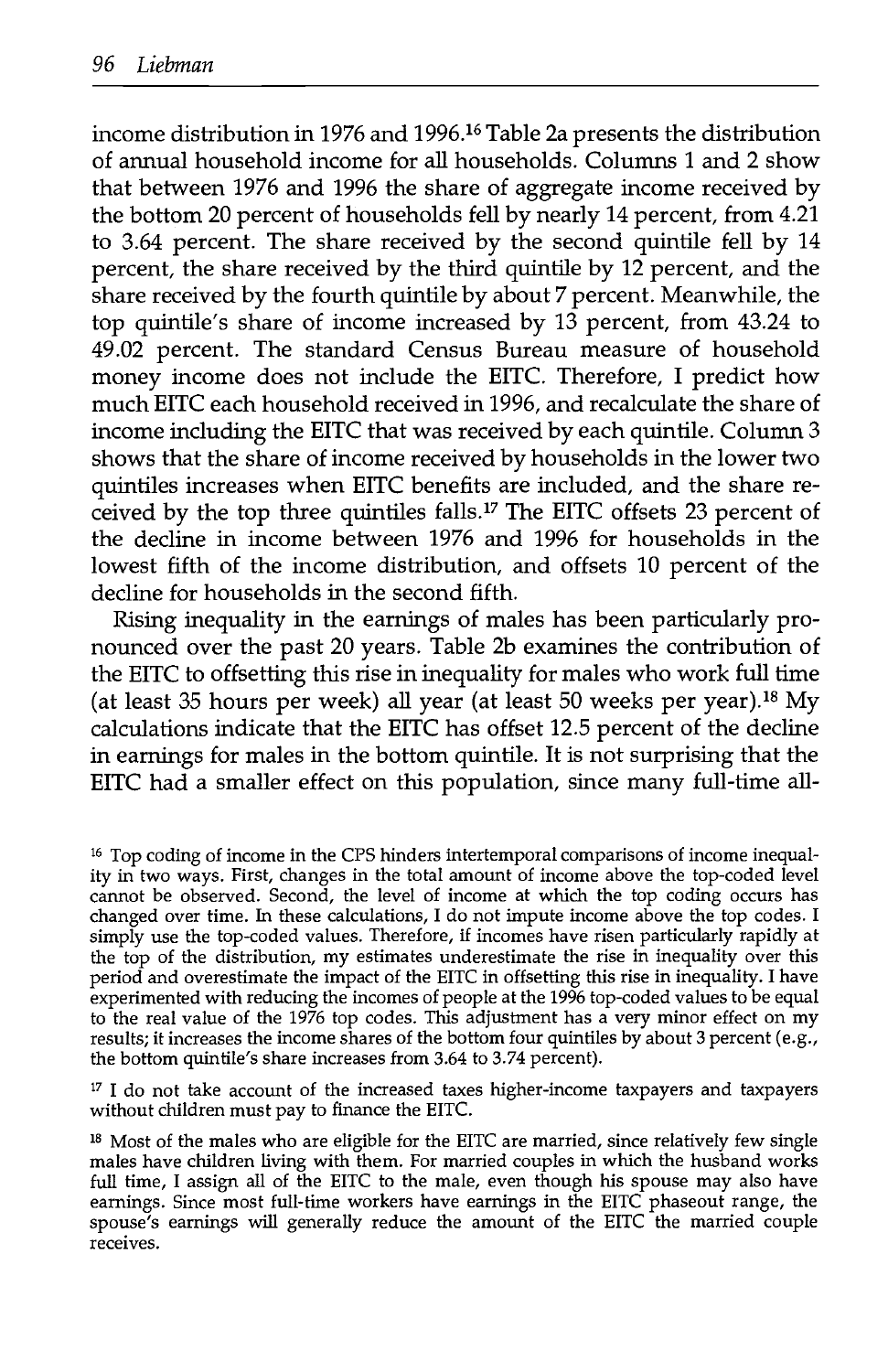year males have earnings beyond the EITC maximum or do not have children.

The third and fourth panels restrict the samples to households with children—the population at which the EITC is targeted. The EITC offsets a larger fraction of the rise in inequality in these two samples. For all households with children, the EITC offsets 29 percent of the decline that occurred between 1976 and 1996 in the share of income received by the first quintile, and 9 percent of the decline for the second quintile. For full-time male earners with children, the EITC offsets 18 percent of the decline in income received by the first quintile.

# 5. THE EITC BUDGET CONSTRAINT

#### 5.1 Labor Force Participation

In addition to determining the distribution of EITC dollars by income, the EITC budget constraint alters the incentives faced by taxpayers in deciding how many hours to work. The EITC is unusual in that it unambiguously encourages annual labor force participation among single workers. Most welfare programs, such as AFDC, food stamps, and supplemental security income, provide the maximum benefit to a family with no earnings. The classic negative income tax works this way as well. In contrast, the EITC gives nothing to a taxpayer without earnings. Since it provides either a positive amount or zero to all taxpayers with earnings, the EITC can only increase the probability that an unmarried taxpayer will decide to work during the year. In particular, the EITC is predicted to cause some welfare recipients to leave welfare and start working.

The percentage of single women with children who work at some point during the year has risen dramatically since the mid-1980s. The annual labor-force participation rate among single women with children rose from 72.7 percent in 1984 to 82.1 percent in 1996.<sup>19</sup> The increase in participation has been particularly pronounced among less-educated women. Between 1984 and 1996, the annual participation rate of single women with children and less than a high-school education rose from 46.8 to 58.8 percent.

The increase in labor force participation among women with children reflects a decline in the number of people who receive welfare without

<sup>19</sup> These rates are calculated from March Current Population Surveys for widowed, divorced, and never married women ages 16 to 44 who are neither disabled nor in school. The sample extends the sample in Eissa and Liebman (1996). Meyer and Rosenbaum (1997) was the first paper I am aware of to document the magnitude of the post-1992 increase in labor-force participation among single women with children.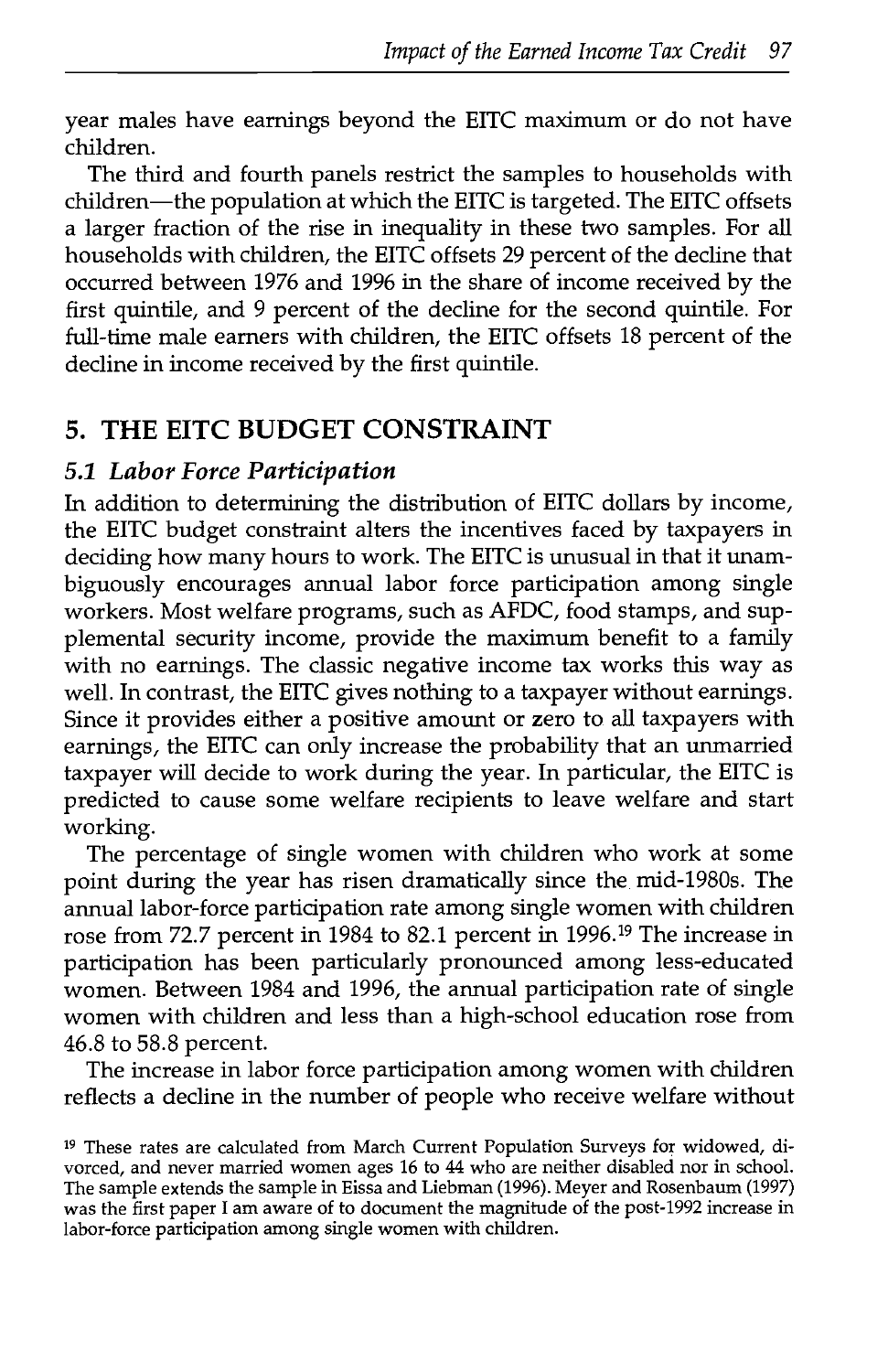|      | Percentage of single women aged 16-45 with children who: |                                                |                                                       |                                                           |  |
|------|----------------------------------------------------------|------------------------------------------------|-------------------------------------------------------|-----------------------------------------------------------|--|
| Year | Work and<br>receive no<br>welfare during<br>the year     | Work and<br>receive welfare<br>during the year | Receive welfare<br>and do not work<br>during the year | Neither work<br>nor receive<br>welfare during<br>the year |  |
| 1984 | 62.9                                                     | 9.7                                            | 20.8                                                  | 6.6                                                       |  |
| 1985 | 61.9                                                     | 11.5                                           | 20.1                                                  | 6.6                                                       |  |
| 1986 | 61.0                                                     | 11.8                                           | 20.4                                                  | 6.9                                                       |  |
| 1987 | 61.6                                                     | 12.2                                           | 18.9                                                  | 7.3                                                       |  |
| 1988 | 62.7                                                     | 11.6                                           | 19.4                                                  | 6.4                                                       |  |
| 1989 | 65.3                                                     | 10.5                                           | 17.7                                                  | 6.4                                                       |  |
| 1990 | 62.8                                                     | 13.1                                           | 17.9                                                  | 6.3                                                       |  |
| 1991 | 61.4                                                     | 12.6                                           | 19.4                                                  | 6.6                                                       |  |
| 1992 | 60.9                                                     | 12.8                                           | 19.3                                                  | 6.9                                                       |  |
| 1993 | 61.2                                                     | 14.2                                           | 18.0                                                  | 6.6                                                       |  |
| 1994 | 64.5                                                     | 14.6                                           | 14.3                                                  | 6.6                                                       |  |
| 1995 | 67.2                                                     | 13.3                                           | 12.4                                                  | 7.1                                                       |  |
| 1996 | 68.6                                                     | 13.5                                           | 10.8                                                  | 7.1                                                       |  |

TABLE 3 Labor Market and Welfare Participation of Single Women with Children, 1984-1996

Source: Author's calculations from March Current Population Surveys, 1985-1997.

working. Table 3 shows that the percentage of single women with children who receive welfare and do no work during the year has fallen from 20.8 percent in 1984 to 10.8 percent in 1996. The 10-percentagepoint decline in non-working welfare recipients has resulted in a 9.5 percentage-point increase in the share of single women with children who work for at least part of the year, and only a 0.5-percentage-point increase in the share of single women who neither work nor receive public assistance.

The increase in labor-market activity by single women with children is not simply the result of general labor-market trends or strong economic growth. Figure 5 shows that while labor force participation among single women with children has been rising sharply, participation among single women without children has fallen. Indeed, among low-educated single women without children the participation rate has fallen from 78.3 to 72.3 percent since 1984.

The important question is whether the major expansions of the EITC that occurred over this time period were responsible for the rise in laborforce participation by single mothers. Eissa and Liebman (1996) test whether the EITC increases annual labor force participation among single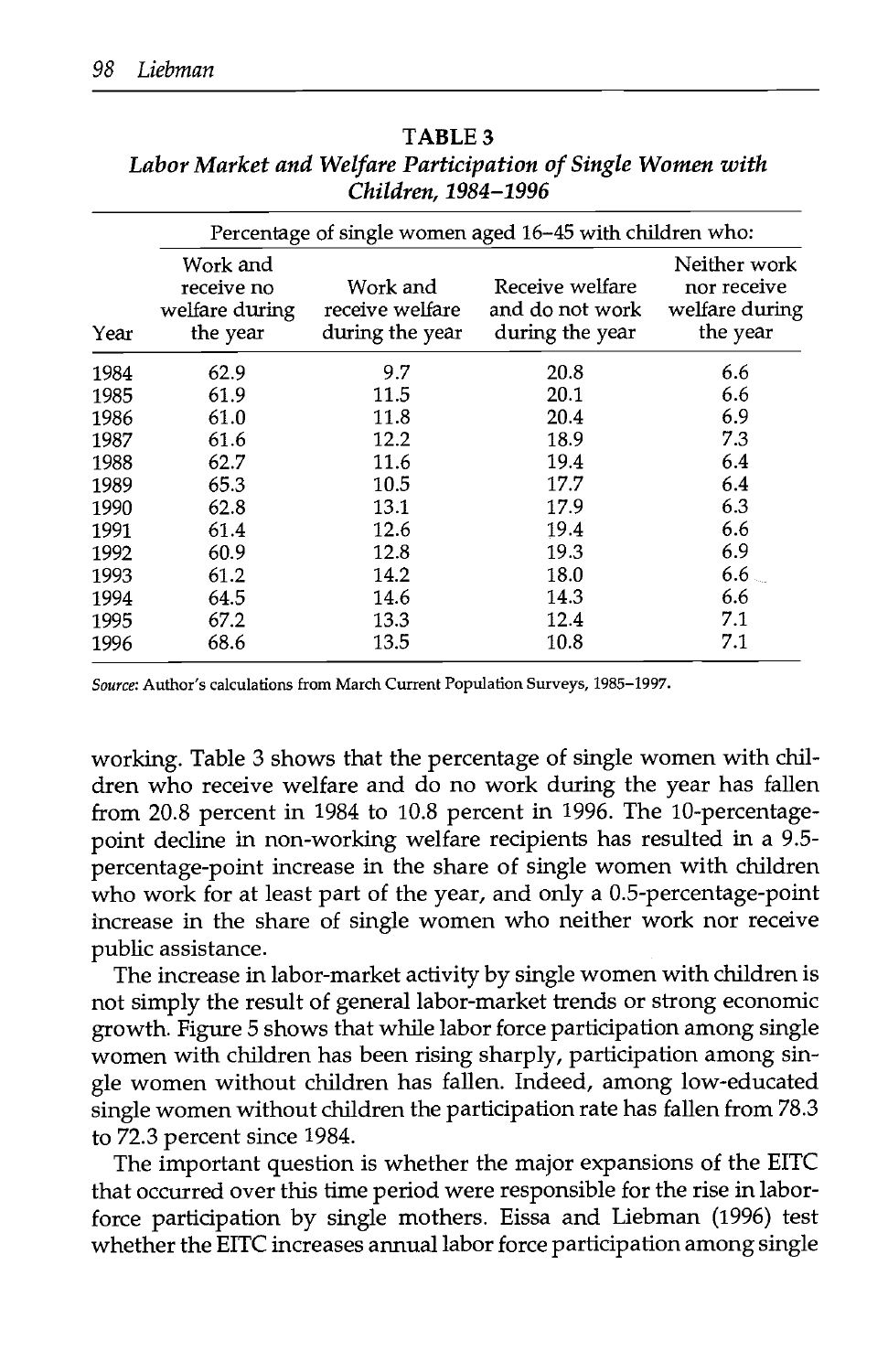

FIGURE 5. Annual Labor Force Participation Rates for Single Women With and Without Children

Note: Sample includes women who are widowed, divorced, or never married, ages 16-45, who are not disabled or in school.

women with children. We estimate the effect of the Tax Reform Act of 1986 (TRA86) expansion of the Earned Income Tax Credit by comparing the labor-force behavior of single women with children (who were eligible for the credit) with the labor-force behavior of single women without children (who were ineligible), before and after the expansion. Since other aspects of TRA86, such as the increase in the value of dependent exemptions and of the standard deduction, reinforced the effects of the EITC expansion by increasing the return to work for single women with children more than it did for single women without children, the total size of this "natural experiment" was equivalent to a \$1,331 (1996 dollars) increase in the maximum EITC. The paper carefully controls for other factors that might have caused the trends and concludes that the TRA86 expansion increased labor-force participation among single women with children by 2.8 percentage points, from 73.0 to 75.8 percent. This implies that an extra  $164,000$  women entered the labor force.<sup>20</sup> We estimate a larger effect for women who are more likely to have been affected by the

 $20$  This estimate assumes that only single women with children between 16 and 44 years of age respond to the EITC incentive [this was the population studied in Eissa and Liebman (1996)]. Extrapolating to the entire population of single women with children would increase the number to 250,000.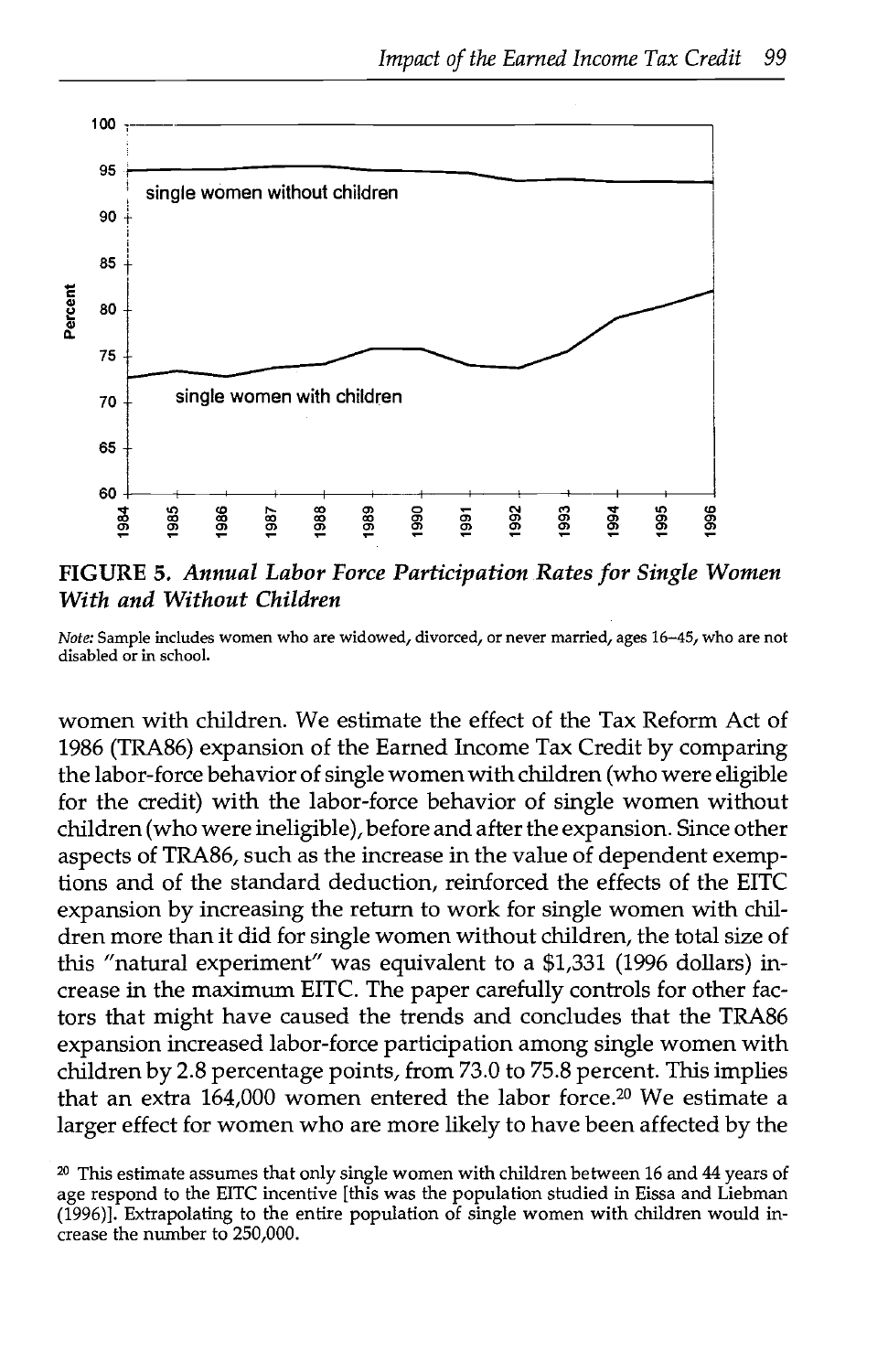EITC increase: those with less than high school education; their labor force participation increased by 6.1 percentage points from a base of 47.9 percent. Thus, TRA86 caused approximately 10 percent of the nonparticipants in each group to start working. The average of the two maximum credit amounts (for families with one and more than one child) is now slightly more than twice as large as the TRA86 expansion. If we make the unlikely assumption that there is a constant relationship between the dollar value of the maximum EITC and the percentage of single women with children who work at some point during the year, then there are currently 405,000 taxpayers who are working because of the EITC who would have been non-working welfare recipients in its absence (in 1996, the average monthly number of families receiving AFDC/TANF was 4.5 million). In addition, these results imply that the EITC was responsible for 59 percent of the increase in labor force participation that occurred between 1984 and 1996.21

Because there have been two further EITC expansions since TRA86, it would be valuable to replicate the Eissa and Liebman (1996) study for the other expansions. Figure 6 shows that the gap in annual labor force participation rates between single women with and without children tracks the maximum EITC quite closely (the correlation between the two series is .94). However, there are two reasons why the more recent EITC expansions do not provide as clean a test of the impact of the EITC on labor force participation as the TRA86 expansion does. First, the 1990 and 1993 expansions were phased in slowly, so that the EITC has become more generous in every year since 1991. Therefore, separating the impact of the EITC from longer-term trends is difficult. Second, many other policies have been adopted since the late 1980s to encourage welfare recipients to start working. Separating the impact of the EITC from the impact of Medicaid expansions, welfare reforms, and concerns among welfare recipients that time limits are imminent is very difficult. In addition, as in the 1980s, the EITC expansion occurred as unemployment rates were falling. Thus, it is important to control for local labormarket conditions in isolating the impact of the EITC.

Meyer and Rosenbaum (1997) carefully model state welfare policies and labor-market conditions as well as the level of the EITC in an attempt to determine the relative importance of these various factors. They find that state welfare policies and labor-market conditions can account for only a modest share of the relative increase in labor force participa-

<sup>&</sup>lt;sup>21</sup> Dickert, Hauser, and Scholz (1995) estimate a joint model of labor-market and welfare participation on a single cross section and find results that are similar in magnitude to those found by Eissa and Liebman (1996).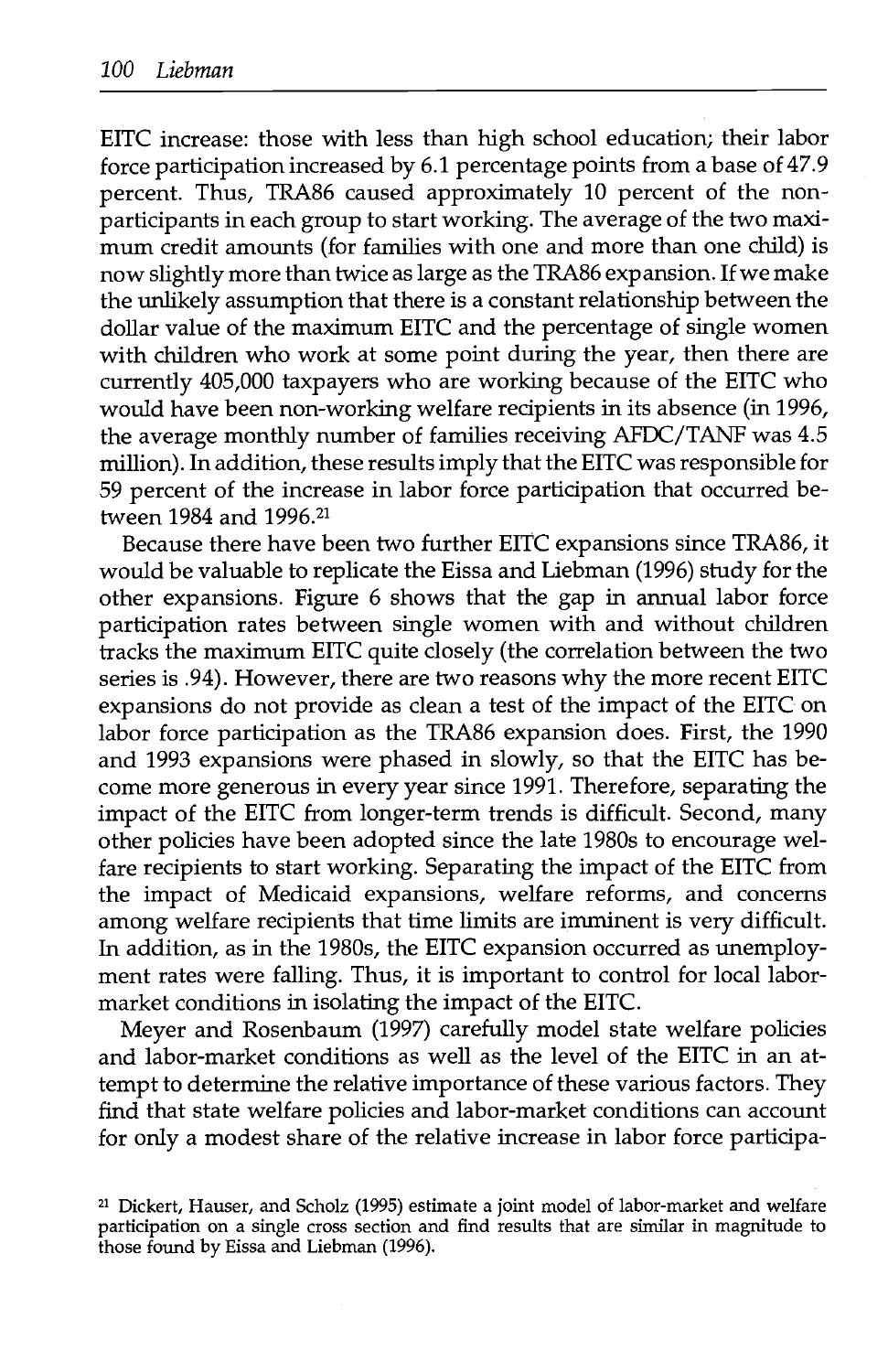

FIGURE 6. The EITC and Annual Labor Force Participation Rates

Notes: Maximum EITC is in 1996 dollars. After 1990, it is the average of the maximums for taxpayers with one child and with more than one child. Labor force participation difference is the difference between the annual labor force participation rate of single women with children and the rate of single women without children.

tion among single women with children, and that the timing of the increase corresponds closely with increases in the EITC. They conclude that the EITC is likely to be responsible for much of the increase in labor force participation.

An important question in estimating the impact of the EITC on labor force participation is whether is it plausible to expect EITC recipients to respond to the contemporaneous level of the credit. Since nearly all EITC recipients receive the credit as part of their tax refund in the year following the year in which they do the work entitling them to the credit, it is likely to be at least a year after an expansion before EITC recipients become aware of and respond to an increase in the credit. Therefore, it is unlikely that the large increase in the EITC between 1993 and 1994 can explain the large jump in labor force participation that occurred between the two years.

 $22$  Other national trends are an alternative explanation for their finding. To build a completely credible case that the EITC is responsible for the increase in participation will require finding a source of variation in the credit besides time. There are two promising possibilities. The first is that recent EITC increases differentially affected taxpayers with one and more than one child, creating a useful control group. The second is that since state wage and price levels vary, the EITC is likely to be a bigger factor in some states than in others.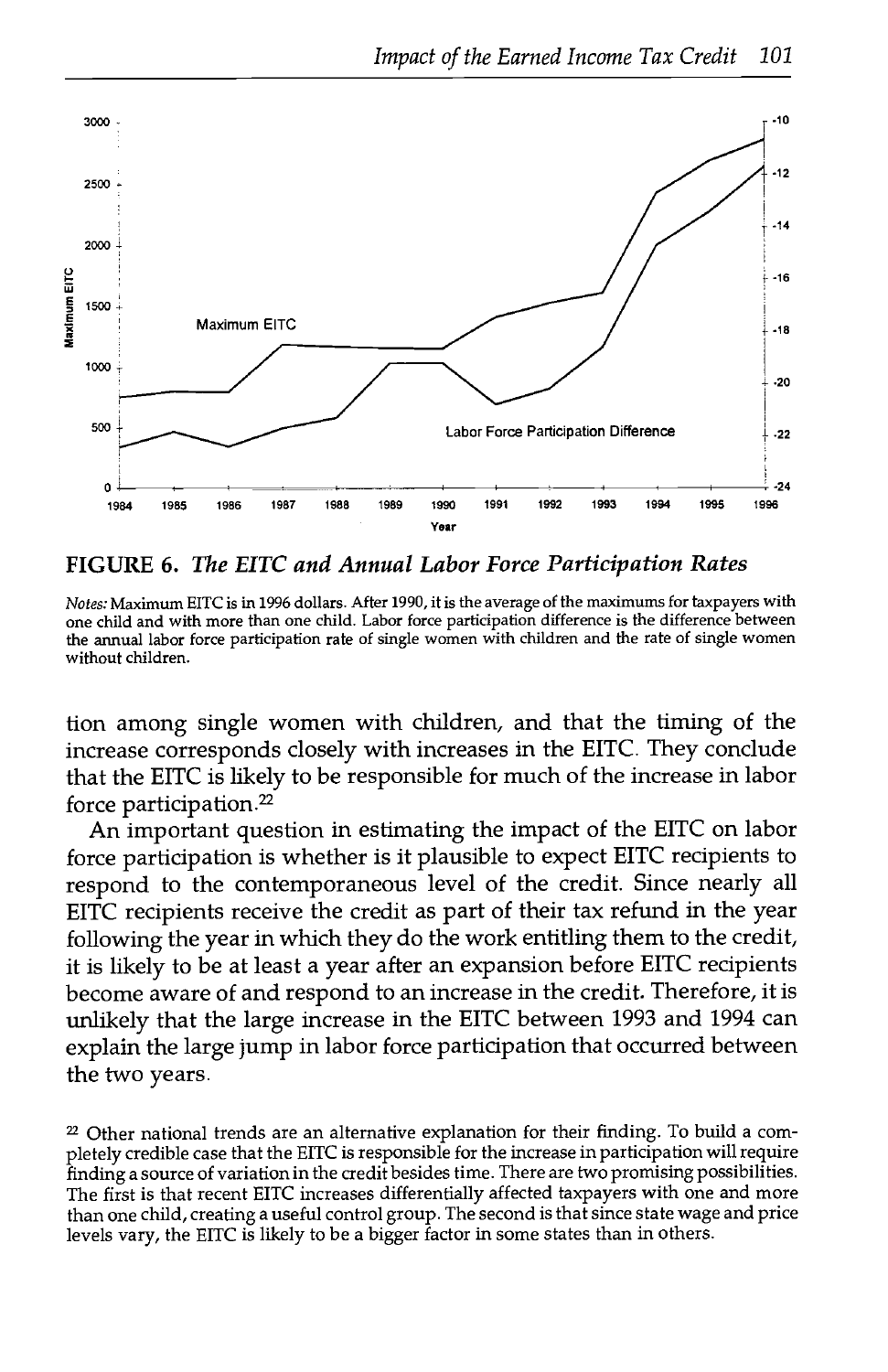Labor supply theory suggests that the EITC will cause some secondary earners in married couples to leave the labor force. There is no little evidence on the magnitude of this effect, although the more general labor-supply literature suggests that participation effects can be large for married women (see Mroz, 1987, and Eissa, 1995).<sup>23</sup> However, even if the EITC were causing a large decrease in participation by secondary earners, the decrease might not be a reason for concern. If families respond to the additional income from the EITC by deciding that the secondary earner should consume more leisure, then there is no deadweight loss from the reduction in participation. There is deadweight loss only if the reduction in the net wage due to the phase out of the credit (the substitution effect) causes the secondary earner to leave the labor force.

This point is illustrated in Figure 7. The top diagram illustrates the case with deadweight loss, while the bottom diagram illustrates the case without deadweight loss. Consider the standard (male chauvinist) model of labor supply in which the wife takes her husband's earnings as exogenous. In the depicted example, the husband has earnings in the phaseout region of the EITC. His income after payroll and income taxes is AO. AB is the wife's budget constraint in the absence of the EITC. The wife is assumed to earn a gross wage of \$10 an hour (net of the employer portion of the OASDHI payroll tax). Because she must pay federal and state income taxes and the employee share of the payroll tax, for every additional hour she works, she takes home \$7.25. Therefore, the slope of  $AB$  is  $-7.25$ . In this example, she chooses to work a positive number of hours, and her indifference curve is tangent to the budget constraint at C.

When the EITC is introduced, the budget constraint shifts up to DB because the EITC provides the family with additional income. If the wife does not work at all, the family's income is now DO rather than AO. The slope of the new budget constraint is flatter because the 21.06-percent EITC phaseout rate reduces the wife's net-of-tax wage to \$5.13.<sup>24</sup> With this new budget constraint, the wife might choose to stop working and locate at point D.

Whether or not there is deadweight loss from the wife leaving the labor force depends on whether the indifference curve at D is steeper or flatter than the original (pre-EITC) budget constraint. In the top figure, the indifference curve is flatter than the original budget line. In this case,

24 J am assuming that the family has two children.

 $2<sup>23</sup>$  Eissa and Hoynes (1997) explore this issue using quasi-experimental and instrumental variable strategies, and come up with inconclusive results. They conclude that a structural model is needed to make more progress on this question.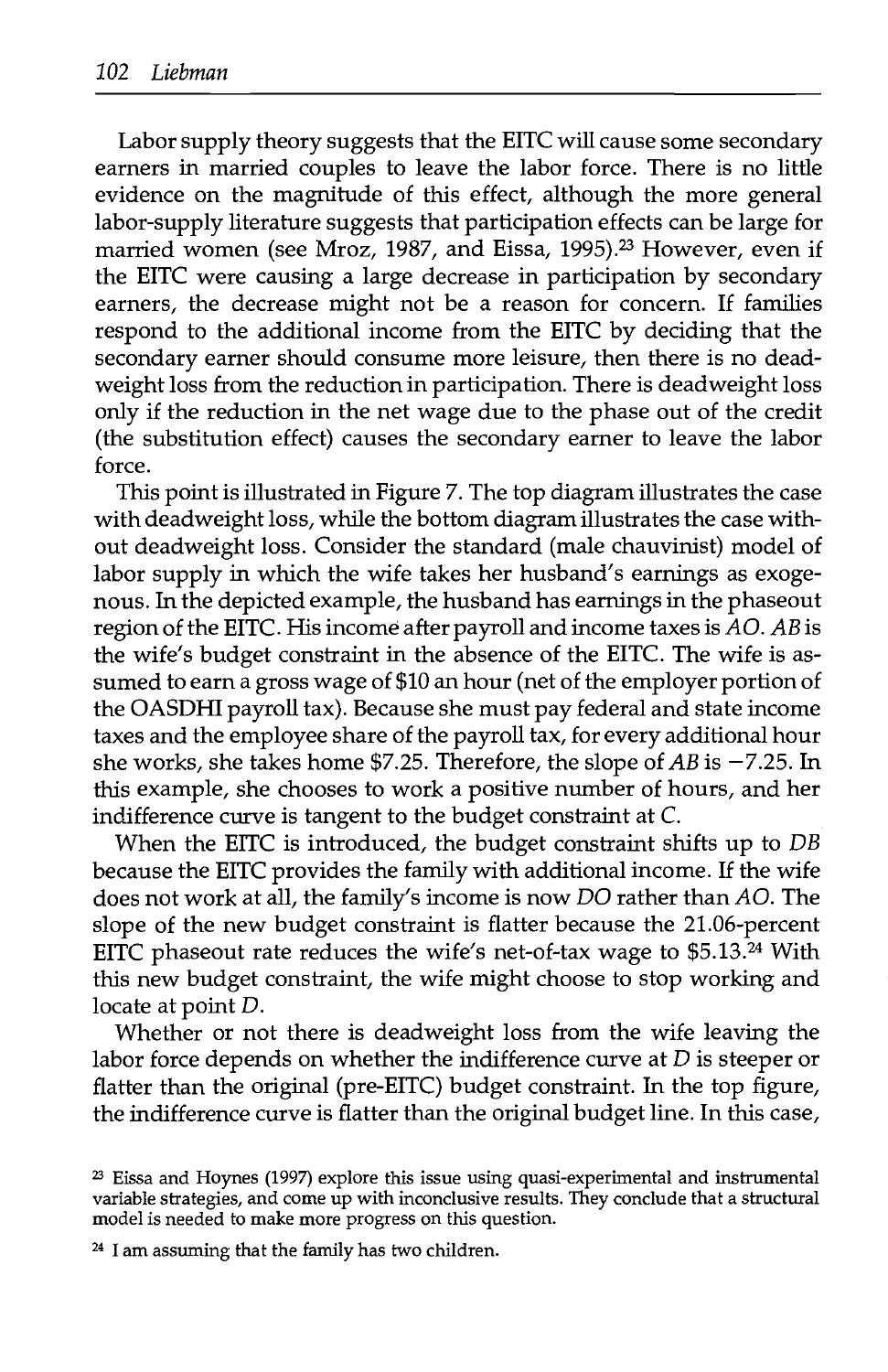

FIGURE 7. Deadweight Loss from Secondary Earners Leaving the Labor Force: Two Cases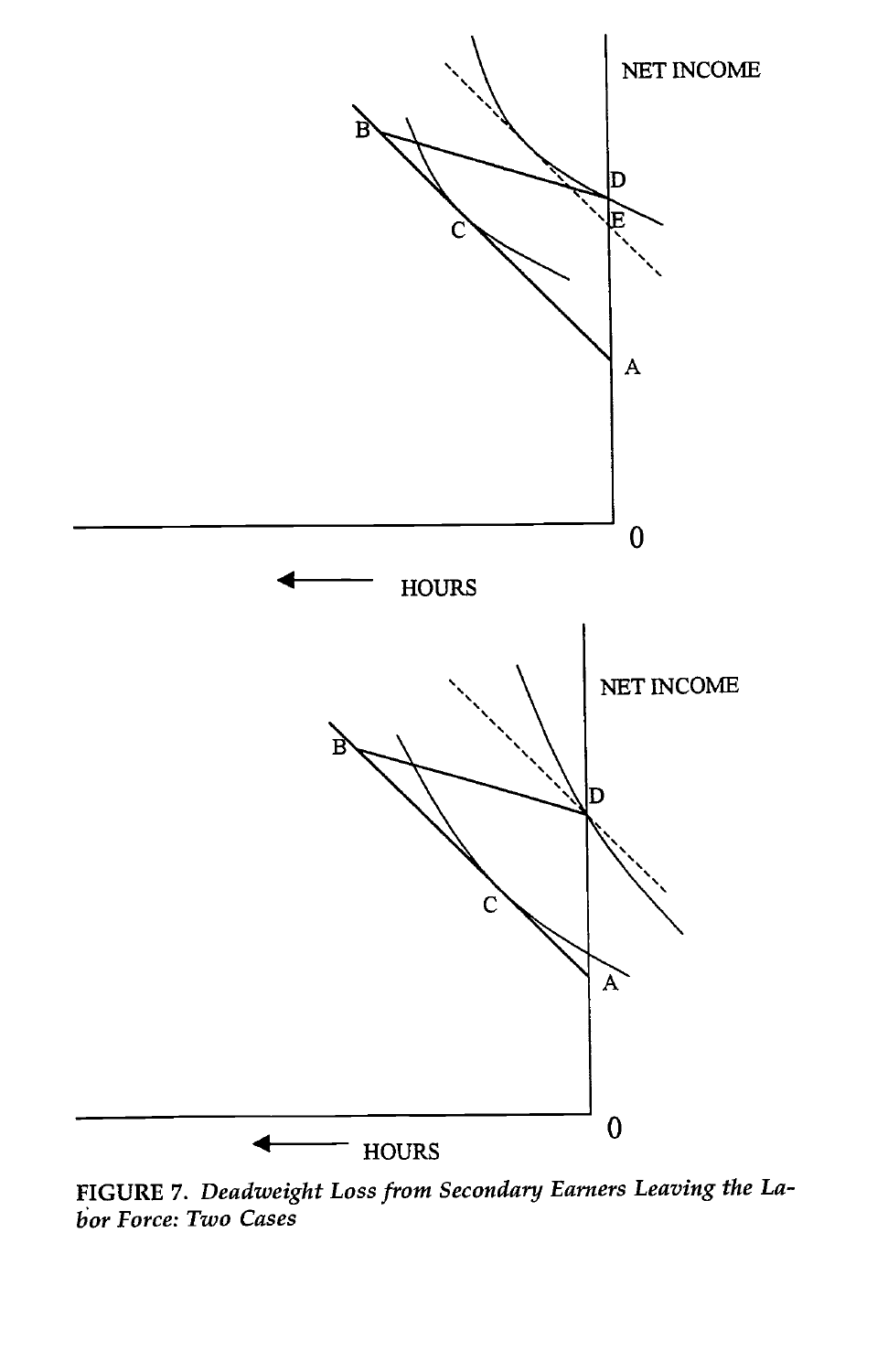there is a deadweight loss of DE because a lump sum transfer of AE (which is less than  $AD$ ) would achieve the same level of utility as at  $D^{25}$ In the bottom figure, the indifference curve at  $D$  is steeper than the original budget line. In this example, it is the initial lump-sum transfer that the EITC provides, and not the higher marginal tax rate, that is inducing the wife to leave the labor force. Even if the net wage were increased to the pre-EITC level, she would not participate. Therefore, there is no incremental deadweight loss when the EITC causes the wife to stop working.26

## 5.2 The Impact of the Phaseout of the EITC on Hours of Work

While the EITC differs from other transfer programs in that it encourages annual labor force participation among single parents, the EITC is similar to other programs in that its benefits must be phased out. The phaseout of the EITC occurs over much higher income levels and affects a much larger percentage of its recipients than does the phaseout of U.S. welfare programs.

Sixty-five percent of EITC recipients have incomes above \$11,930, and are therefore in the phaseout region of the credit. Phaseout-region taxpayers with two children lose 21.06 cents of the EITC for every additional dollar they earn, and taxpayers with one child lose 15.98 cents per dollar. Since these taxpayers pay a 15.3-percent OASDHI payroll tax on earnings and many of them are liable for federal and state income taxes, the cumulative marginal tax rates faced by phaseout-rate taxpayers often exceed 50 percent. These marginal tax rates are among the highest in the current U.S. tax system. For these taxpayers the EITC creates negative income and substitution effects, and is predicted to reduce their hours of work.

These effects could potentially be large. Table 4 shows that for a fulltime worker with two children earning \$10 per hour, eliminating the EITC would raise the taxpayer's net of tax hourly wage by 42 percent and reduce the taxpayer's net-of-tax income by \$1,705 (11 percent).

While there is only limited evidence on this issue so far, the evidence that does exist suggests that the phaseout of the EITC has little or no impact on hours of work. Eissa and Liebman (1996) examined taxpayers who were already participating in the labor force when the 1987 expansion extended the EITC phaseout to additional workers. We observed no

 $25$  This is the money-metric equivalent variation measure of deadweight loss. See King (1987) and McKenzie (1983) for discussions of this concept.

 $26$  Since there are other taxes besides the EITC, there will still be deadweight loss at  $F$ relative to a no-tax world so long as the absolute value of the slope of the indifference curve at  $F$  is less than 10 (the gross wage).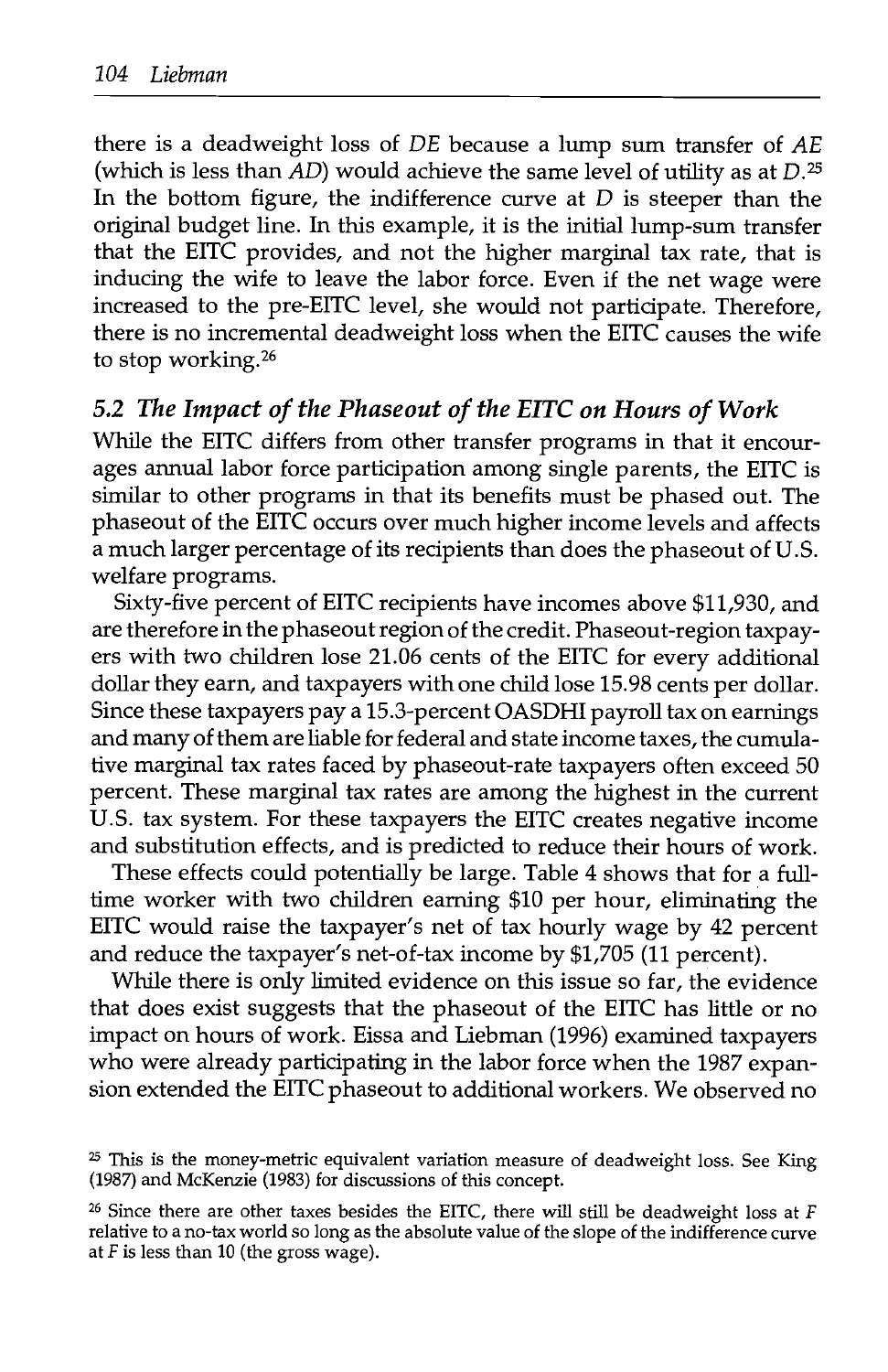#### TABLE 4 1996 Marginal Tax Rate for Phaseout-Region Taxpayer with Two Children

| Marginal revenue product<br>Firm pays: | \$10.77 |
|----------------------------------------|---------|
| OASDHI Payroll Tax                     | 0.765   |
| Gross hourly pay                       | 10.00   |
| Employee pays:                         |         |
| Federal income tax                     | 1.50    |
| State income tax                       | 0.60    |
| OASDHI payroll tax                     | 0.765   |
| Take-home pay                          | 7.14    |
| Lost EITC in phaseout region           | 2.106   |
| Net-of-tax hourly wage                 | 5.03    |
|                                        |         |

Note: Eliminating the EITC would increase this worker's net of tax hourly wage by 42 percent and reduce his/her net-of-tax income by \$1,705 (11 percent).

decline in hours, although our confidence intervals were such that we cannot rule out a small one.

Additional evidence comes from examining the distribution of tax returns by income. Economic theory predicts that is taxpayers respond to the EITC phaseout, we should observe bunching of taxpayers at the beginning of the EITC phaseout, and a deficit of taxpayers at the end. Figure 8 shows the distribution of tax returns by income from the IRS Statistics of Income public use sample of 1992 tax returns. There is little if any bunching at the kink at the beginning of the EITC phaseout range, and no evidence of the predicted deficit of taxpayers at the EITC breakeven point.

Finally, there is qualitative evidence that taxpayers do not perceive and respond to the incentives created by the EITC in a way that is similar to how they respond to other tax incentives. Nearly all EITC recipients receive the credit in a single payment as part of their annual tax refund check in the year following the year in which they earned the income entitling them to the credit.<sup>27</sup> In contrast, most other features of the tax

 $^{27}$  In 1993, the most recent year for which data are available, less than 0.3 percent of EITC recipients took advantage of the early payment option and received the credit throughout the year in their paychecks. Thus most EITC recipients essentially make an interest-free loan to the government. While it is possible that taxpayers are unaware of the earlypayment option or decide that the cost of filling out the form requesting early payment exceeds the benefit, interviews I have conducted with low-income taxpayers suggest that many value the forced savings that occurs with the EITC. In particular, respondents told me that they used the refunds to pay off credit card debts, purchase appliances, and take vacations. [See chapter 7 of Liebman (1996) for details.]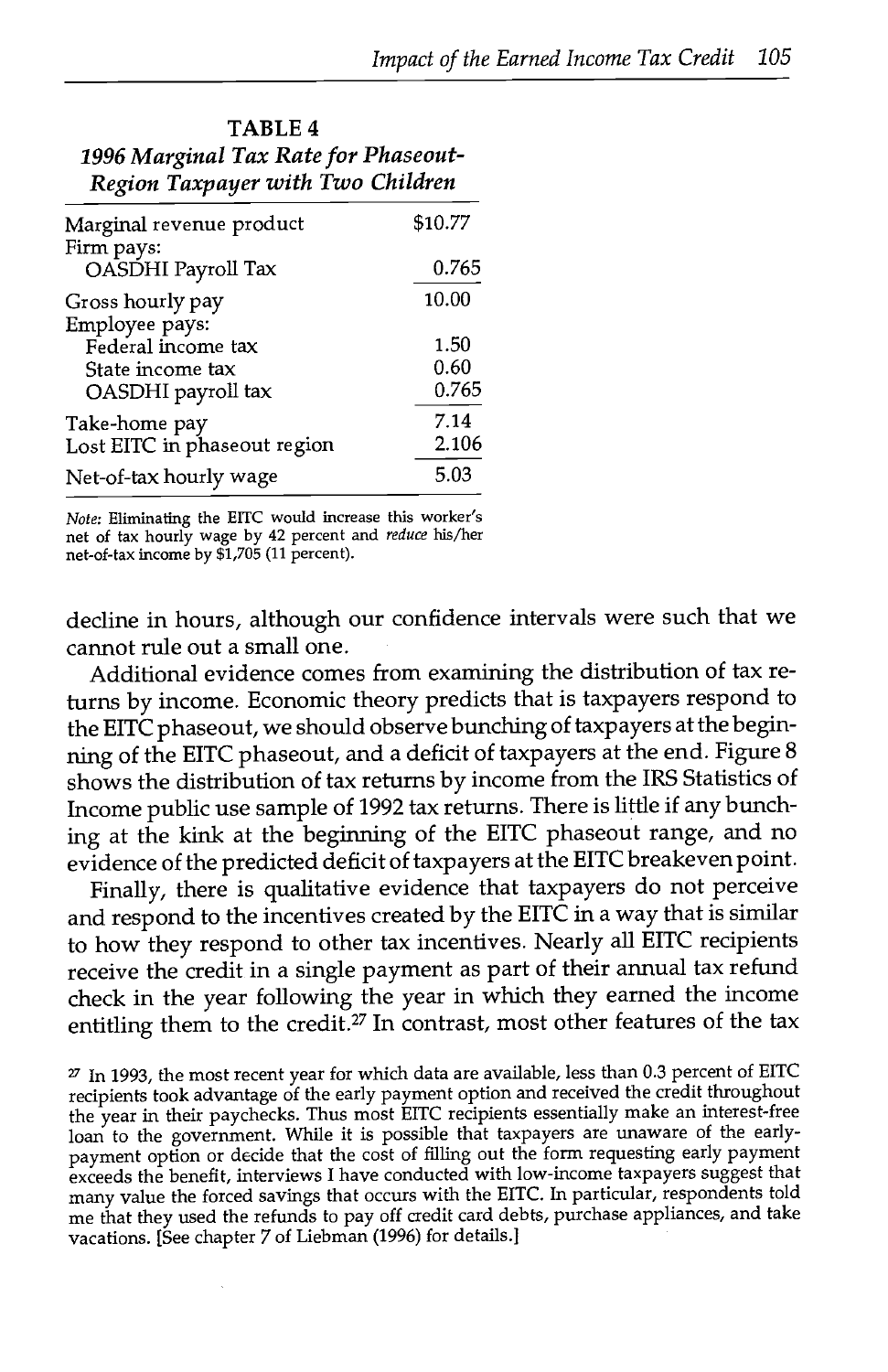

FIGURE 8. 1992 Distribution of Tax Returns for Taxpayers with Children

system affecting low-income taxpayers, such as the federal income tax and the OASDHI payroll tax, are withheld from each paycheck, and welfare benefits are received monthly. It is therefore possible that taxpayers perceive the incentives from the EITC, particularly the marginal tax rates from the phaseout of the credit, differently from how they perceive other incentives in the tax and welfare systems.

If taxpayers know about the EITC, can understand tax rules, and can calculate their expected adjusted gross income and earned income, then they can determine how the EITC affects their budget constraints. In that case, the form of the EITC payment does not matter. However, evidence from interviews with potential and actual EITC recipients suggests that even many past recipients have not heard of the EITC (54 percent of EITC recipients use a tax preparer) and that those who have heard of it generally have no idea how it is related to their earnings.28

<sup>28</sup> Interviews Nada Eissa and I conducted during August 1993 in Cambridge, Massachusetts among potential recipients suggested low awareness of the credit [see Liebman (1996)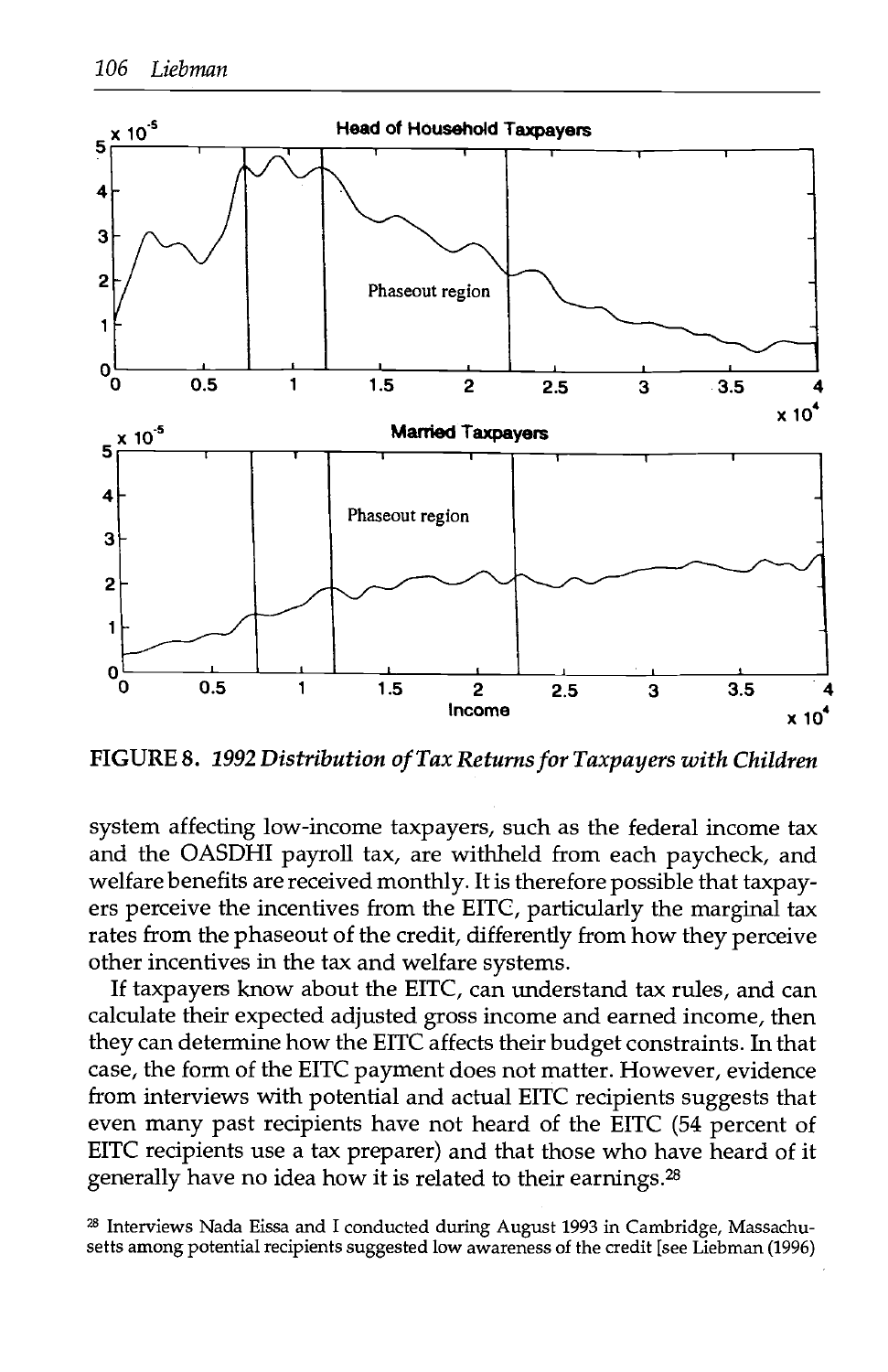Taxpayers and potential taxpayers who do not know about or do not understand the EITC could still respond to its incentives. Taxpayers on the margin between working and not working might try working for one year and discover that they were \$3,600 better off than they expected, and therefore decide to stay in the labor force. Even if they had no idea where the large tax refund came from, the taxpayers could realize that it is associated with working. Furthermore, non-working neighbors of the working taxpayer might realize that the working taxpayer was better off than they were, and decide to start working.

It is harder for taxpayers who are unaware of the EITC to perceive the marginal incentives from the phaseout of the credit. In theory, a taxpayer could work half-time one year with earnings in the constant region of the credit and full-time the following year (thereby losing some of the EITC), and realize that the benefit from moving from parttime to full-time work was not worth the lost leisure. This requires the taxpayer to receive the EITC twice before adjusting behavior in the third year. If the taxpayer's wage or family structure changed over the three years, it still might be impossible for the taxpayer to determine the net return to working additional hours. In 1988, only 38 percent of EITC recipients had ified tax returns claiming the EITC in the previous two years. 33 percent of EITC recipients were receiving it for the first time in that year. Therefore, the majority of EITC recipients in that year had not had the opportunity to learn about its marginal incentives from previous experience with the credit.<sup>29</sup> It is important to emphasize that this lack of opportunity to learn about EITC incentives stands in sharp contrast to the frequent opportunities to learn about incentives in the welfare system and in the parts of the income-tax system that affect regular paychecks. Taxpayers who increase the number of hours they work can see, as often as weekly, the change in their take-home pay from the increase in their labor. Similarly, a taxpayer who receives Section 8 housing assistance and who switches from part-time to full-time work

for details]. My experience filling out tax returns as an IRS VITA volunteer in March and April 1994 revealed that even past recipients were often unaware of the credit. More extensive interviews conducted in Chicago and described in Olson and Davis (1994) similarly found low awareness and understanding of the credit. While it is possible that recent publicity and outreach efforts (as well as the increased size of the credit) have increased awareness, interviews I conducted in 1996 with housing-project residents and recipients of Section 8 housing assistance show that while almost all housing-subsidy recipients understand exactly the relationship between their income and their rent, the few who are working and say that they receive the EITC have no idea whether their tax refund would go up or down if their income increased.

Unfortunately, the IRS has stopped releasing additional years of the Michigan tax panel data set, so there is no evidence on EITC dynamics after the recent expansions.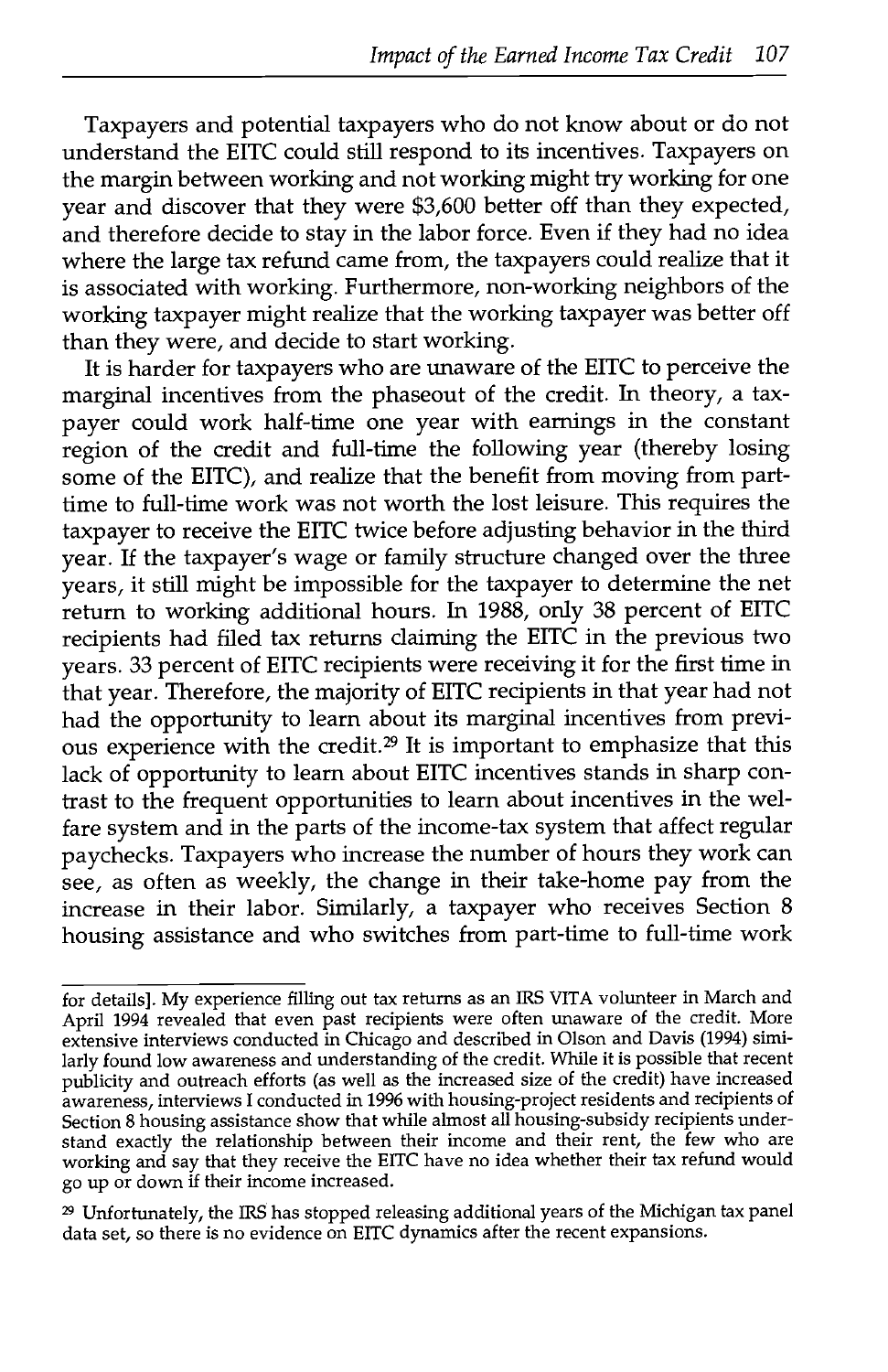will see exactly how much her monthly rent increases when her income goes up.

Perhaps the most important question about labor-supply effects of the EITC is one we know very little about: how does the EITC affect the human capital accumulation and long-term earnings potential of its recipients? Do former welfare recipients come into the labor force in lowwage jobs and then build the skills they need to move to higher-wage jobs? Or does the EITC phaseout tax rate trap workers at the low end of the earnings distribution with little incentive to work harder or take risks that would lead to higher-paying jobs?

#### 5.3 Choosing a Phaseout Tax Rate

During the past few years, there have been Congressional proposals to increase the EITC phaseout tax rate in order to reduce the budgeted cost of the EITC. On a priori grounds, it is not possible to tell whether a higher or a lower phaseout rate would be preferable to current rates.<sup>30</sup> A more rapid phaseout reduces the utility of EITC recipients (because for any level of earnings they receive a smaller credit) and causes some taxpayers to leave the labor force and return to welfare. Nonetheless, such a policy could be desirable if it make possible a tax cut for higherincome taxpayers that raised their economic welfare by more than the loss for the low-income EITC recipients.31

Whether this is the case depends on the answers to three questions on which there is little consensus. First, how much does society value a dollar's worth of utility for EITC recipients relative to a dollar's worth of utility for other taxpayers? Second, when using the EITC to transfer a dollar to an EITC recipient, how much less utility does the recipient gain than if he or she had received the dollar in a lump-sum transfer (i.e., how much excess burden does the phaseout of the EITC create)? Third, what is the marginal excess burden of raising a dollar of revenue from higher-income taxpayers and taxpayers without children?

# 5.4 EITC Marriage Incentives

Depending on the taxpayer's situation, the EITC can provide either a marriage subsidy or a marriage tax. Both can be large. For example, if a

 $30$  See Triest (1993) and Browning (1995) for differing views on whether the EITC is an efficient method to transfer income.

<sup>&</sup>lt;sup>31</sup> It is theoretically ambiguous whether a faster phaseout of the credit will reduce the program's costs. If labor supply were sufficiently elastic, the higher marginal tax rates from the faster phaseout could result in taxpayers' receiving a larger EITC. However, simulations presented in Liebman (1996) suggest that for reasonable labor-supply elasticities, a higher phaseout tax rate does in fact reduce the cost of the EITC.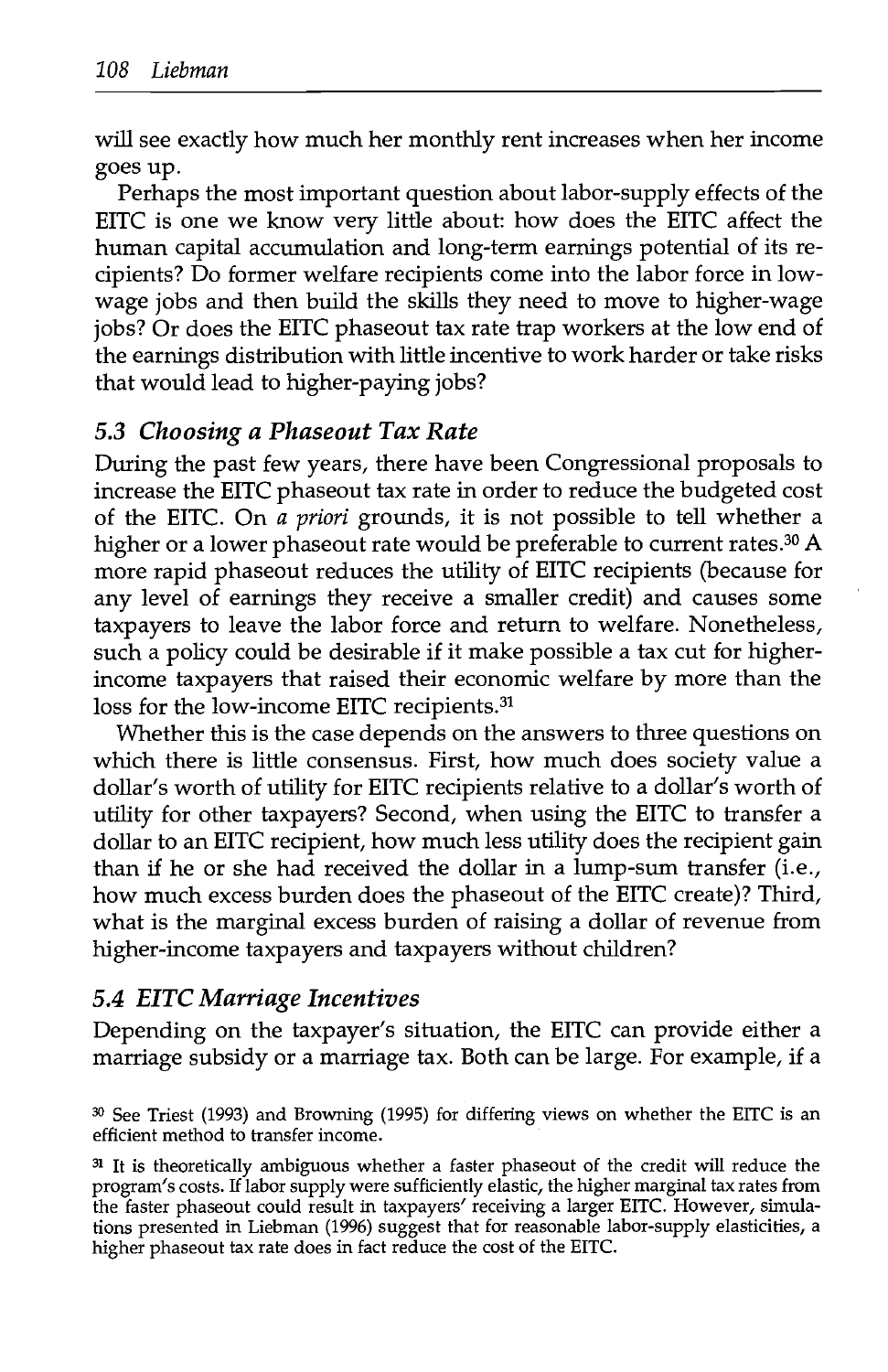non-working single woman with two children marries a single man who has earnings of \$11,500 a year, then the EITC provides a \$3,656 marriage subsidy. On the other hand, if the woman had the earnings of \$11,500 too, then the combined earnings would put the couple in the phaseout region of the credit, and the EITC would produce a marriage tax of \$2,337. In the worst case scenario, a married couple with four children in which each spouse earned \$14,646 could divorce and each take two children. By doing so they would gain \$6,176. Clearly, this last scenario is unlikely. Even for the more reasonable examples, there is little empirical evidence to suggest whether the marriage subsidy or the marriage tax is likely to be more important (or whether the impact of either is likely to be large) 32 Perhaps the most important effect of the EITC marriage tax is to discourage some married taxpayers from revealing their true marital status to the IRS. A recent IRS study of EITC noncompliance found that misreporting of filing status by married couples accounted for 31 percent of overclaimed EITC amounts (Scholz, 1997).

# 6. USING THE TAX SYSTEM TO TRANSFER INCOME TO THE POOR

Experience with the EITC demonstrates that there are two main benefits from using the tax system rather than the welfare system to transfer income to the poor: high participation rates and low administrative costs. However, experience with the EITC suggests that there is also a major disadvantage to using the tax system to transfer income to the poor: high rates of noncompliance.<sup>33</sup>

# 6.1 EITC Take-up Rates

Scholz (1994) has shown, using a variety of data sets and methodologies, that between 80 and 86 percent of EITC-eligible taxpayers receive the EITC. In comparison, Blank and Ruggles (1993) estimate that 66 percent of AFDC-eligible families receive AFDC, and that these families receive 75 percent of the total dollars to which AFDC-eligible families are entitled. The higher take-up rates for the EITC may be because there is no stigma to claiming the EITC and because of the low costs of claiming the

<sup>32</sup> See Feenberg and Rosen (1995) and Aim and Whittington (1993) for discussions of the marriage tax.

Additional disadvantages of using the tax system to transfer income are that it is difficult for the U.S. tax system (based upon annual income) to respond quickly to short-term need. In addition, the definition of income used by the tax system is likely to be worse at identifying truly needy families than the combined asset and income eligibility test for AFDC. Alstott (1995) contains an interesting discussion of these issues.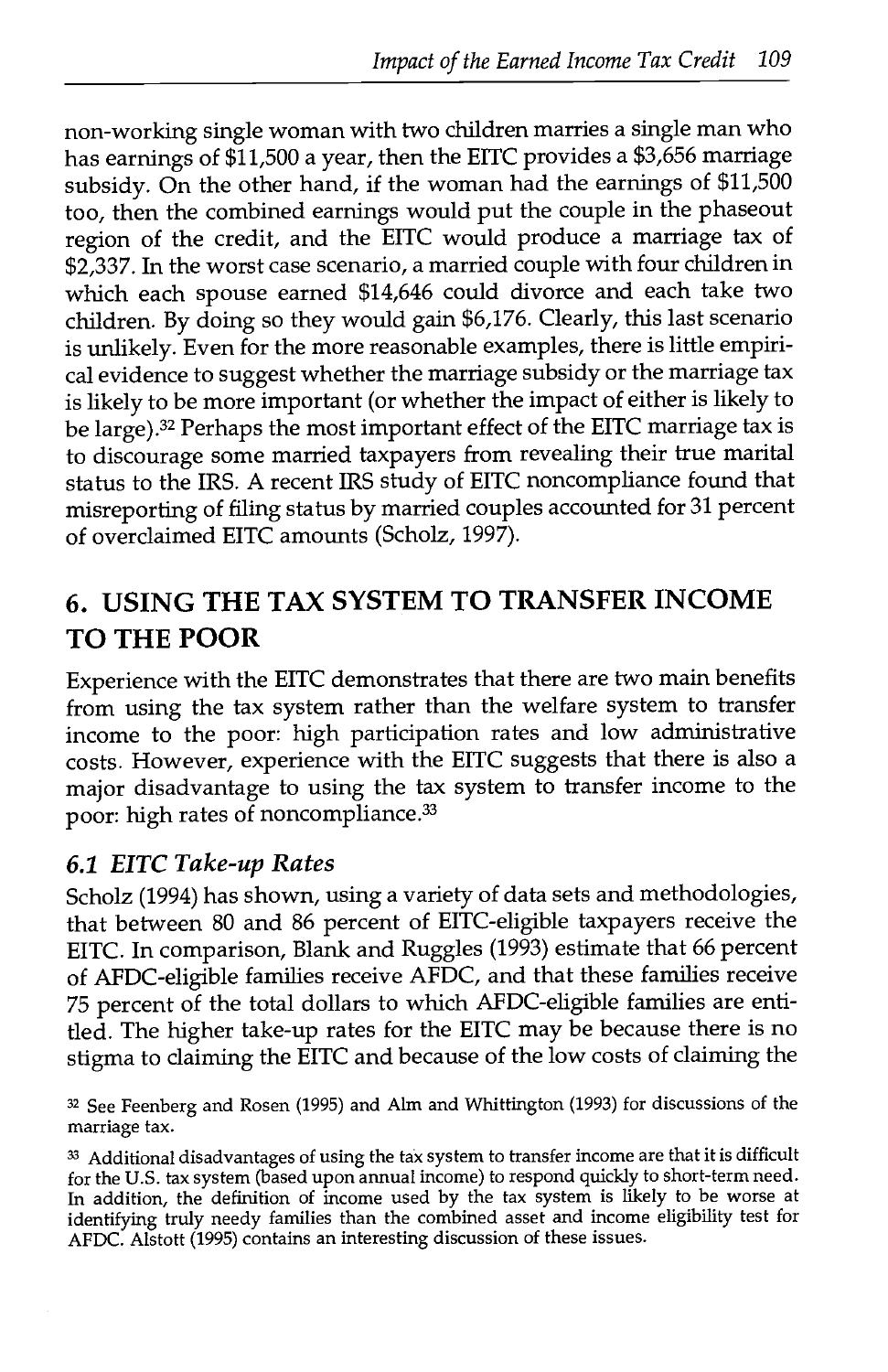credit (most EITC recipients would have filed a tax return in the absence of the EITC). In addition, the EITC population is more highly educated than the AFDC population and thus could be more aware of government programs.34 There has been some concern in the literature that the high overall take-up rates mask much lower take-up rates among the poorest EITC recipients (Olson and Davis, 1994). However, Liebman (1996) shows that even in the phase-in region of the credit, take-up rates average 70 percent.<sup>35</sup> Additionally, Scholz (1994) found that highly educated EITC-eligible taxpayers were less likely to file tax returns. He speculated that this pattern occurred because the non-filers expected to have tax liabilities in other years and did not want to become visible to the tax system.

To investigate Scholz's hypothesis, I obtained tabulations from the 1988 IRS non-filer study. The IRS undertook this study in order to determine what share of persons who should have filed tax returns in 1988 did not file, and to discover what the characteristics of these non-filers were.<sup>36</sup> The IRS constructed a sample that was designed to be representative of all non-ffling citizens by beginning with the universe of all people with social security numbers who did not file a 1988 tax return. Of these potential non-filers, 41 percent could not be located, 42 percent were not required to file a tax return, 11 percent had already filed a tax return, and 5 percent (representing 5 million individuals) should have filed a tax return. Of the 5 percent who should have filed a tax return, 38 percent were due a refund, 54 percent had tax liability, and 8 percent neither owed money nor were due a refund.

Of the 5 percent who should have ified a tax return, the IRS obtained tax returns from 80 percent. 7 percent of these non-filers who ultimately filed claimed the EITC. The median amount of EITC claimed was \$500, and 75 percent of these EITC taxpayers reported self-employment income. From these delinquent taxpayers, the non-filer study sometimes collected data on their 1987 and 1989 tax returns, usually in cases in which the auditor expected the taxpayer to have unpaid taxes from those years as well. 92 percent of the non-filers who claimed the EITC were due a tax refund because the amount of the EITC exceeded the tax-

<sup>&</sup>lt;sup>34</sup> On the other hand, geographic concentration of poverty may imply that individuals with low levels of education have more access to information about welfare programs than low-income workers have about the EITC.

 $35$  At incomes below \$2,000, my estimated takeup rates fall sharply. However, the individuals failing to claim the EITC at very low levels of the EITC are eligible for only small amounts of the credit.

Graeber, Nichols, and Sparrow (1992) describe this study.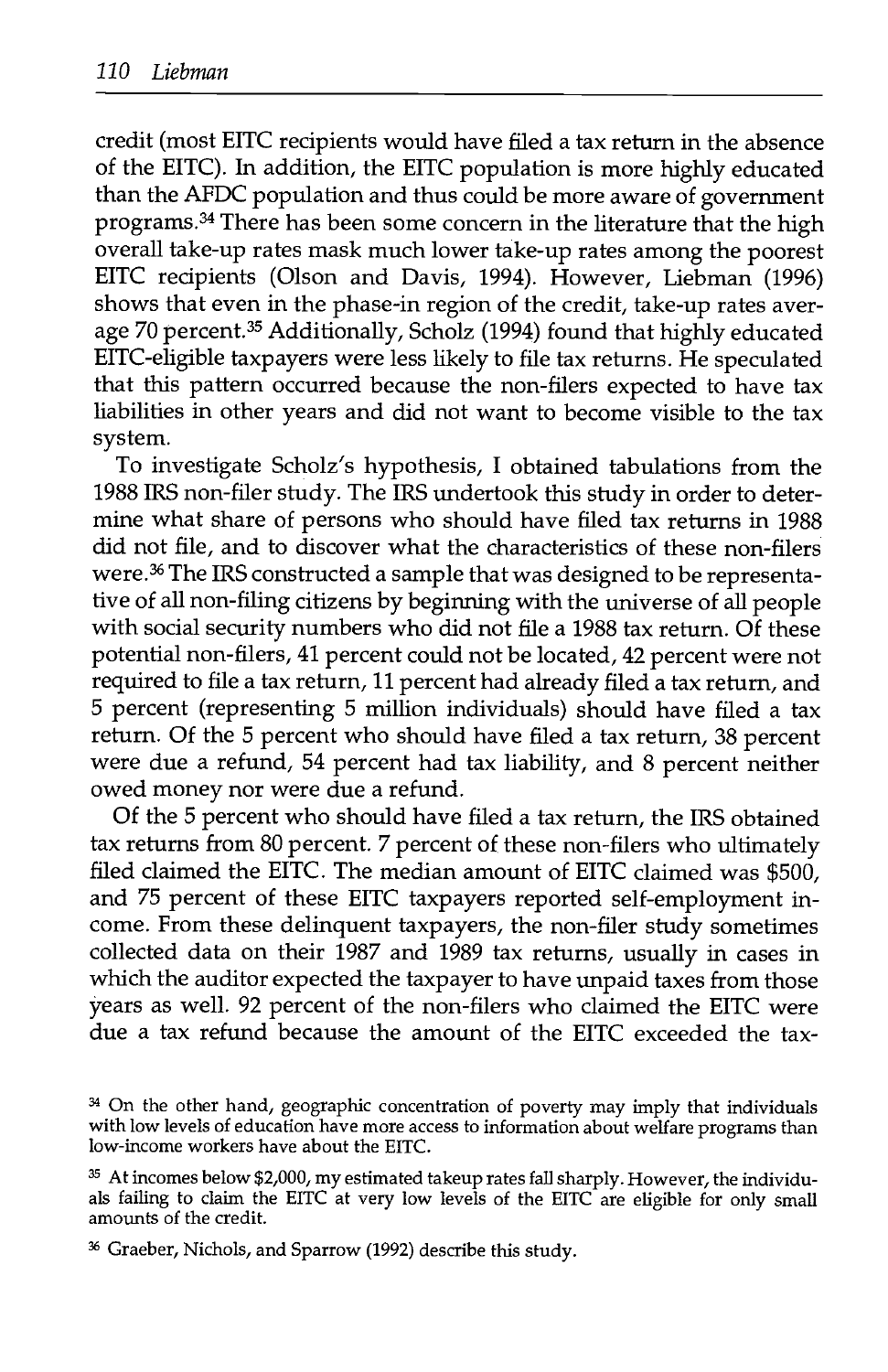payer's tax liability (net of withholding). Of these EITC taxpayers with refunds due in 1988 and from whom the auditors obtained data from additional years, 80 percent were due a refund in 1987, and 65 percent were due a refund in 1989. These results suggest that for many of these taxpayers, ignorance of the EITC is a better explanation for why they did not file than is an effort to avoid tax liability in other years. However, because the IRS did not locate 41 percent of non-filers, did not obtain returns from 20 percent of those non-filers who should have filed, and obtained 1989 and 1987 tax returns for only about 15 percent of delinquent taxpayers who claimed the EITC in 1988, these results clearly are not representative of all non-filers.

#### 6.2 Administrative Costs

Using the tax system rather than the welfare system to transfer income has the potential to greatly reduce administrative costs. The administrative costs of AFDC in 1995 were 16 percent of benefits paid (Committee on Ways and Means, 1996), in large part because of the need to pay for caseworkers. By relying on taxpayers to self-report their eligibility on their tax returns, the EITC avoids this cost.

While there is no ideal estimate of EITC administrative costs, it is clear that these costs are much lower than administrative costs in the welfare system. The U.S. General Accounting Office (1995) has estimated that the administrative costs of the EITC are less than 1 percent of dollars transferred.37 Recent IRS efforts to combat EITC noncompliance have probably raised these costs. However, as Scholz (1997) has pointed out, the entire IRS budget in 1995 was only \$7.6 billion. Even under the unlikely assumption that 10 percent of IRS costs were due to the EITC, EITC administrative costs would be only 3 percent of benefits paid.

Neither the AFDC administrative-cost estimate nor the GAO estimate includes the cost to recipients of applying for benefits, keeping records, meeting with caseworkers, and filing tax returns. Slemrod and Sorum (1984) estimated that in 1984 U.S. taxpayers spent two billion hours filing tax returns and paid \$3 billion for professional tax assistance. However, including these additional costs would make the EITC look even more efficient relative to the welfare system. Even if there were no EITC, nearly all EITC recipients would still have reason to file a return (Scholz, 1997). Thus the cost of receiving the EITC is only the additional time necessary for the taxpayer or paid preparer to fill out schedule ETC. For

 $37$  This estimate is not based upon a detailed analysis of the marginal cost of administering the EITC. Rather, it appears to come from applying the average cost of processing a tax return to EITC returns and adding in the costs of all refund fraud detection.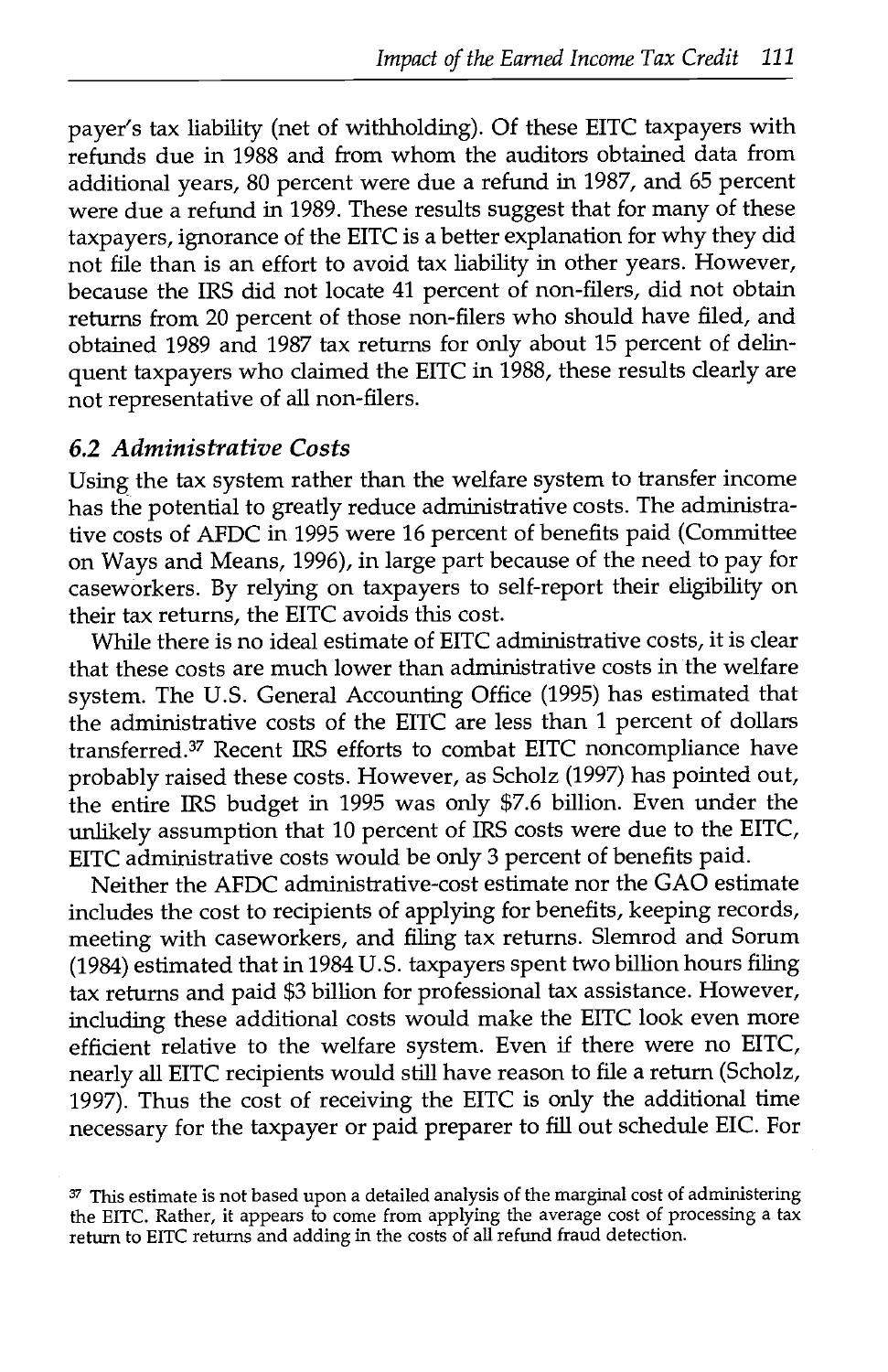most AFDC recipients, the cost of repeated visits to the welfare office and of assembling documents such as school attendance records and letters from employers is likely to be much greater than the marginal cost to a taxpayer of applying for the EITC.

# 7. THE EITC COMPLIANCE PROBLEM

Experience with the EITC suggests that there is a major disadvantage from using the tax system to transfer income to the poor: high rates of non-compliance. Tabulations from the IRS's Taxpayer Compliance Measurement Program (TCMP), first presented by Holtzblatt (1991) and Scholz (1990), indicate that one-third of 1985 and 1988 recipients were ineligible for the credit, primarily because they did not have children entitling them to claim the credit. In comparison, AFDC quality-control data indicate that 4 percent of 1991 AFDC recipients were ineligible to receive benefits (U.S. Department of Health and Human Services, 1994).

Since 1988, there have been changes to EITC eligibility rules designed to reduce noncompliance, and the IRS has adopted a series of measures to try to reduce erroneous EITC payments. However, the maximum EITC has more than doubled in real terms, increasing the return to fraud. In addition, the technology of tax ffling has changed, with the percentage of EITC taxpayers ffling electronically increasing from less than 1 percent in 1988 to 26 percent in 1994. The IRS recently released some results from a study of taxpayers who claimed the EITC in tax year 1994 (Internal Revenue Service, 1997). The study found that 26 percent of EITC dollars were overclaimed, down from 35 percent in 1988.<sup>39</sup>

These basic results raise three important questions. First, who are the ineligible EITC recipients? If the ineligible taxpayers are low-income taxpayers with children, and therefore similar to eligible taxpayers, then society may be more willing to tolerate high noncompliance rates. Second, are the ineligible taxpayers making inadvertent errors or are they

<sup>38</sup> It is unclear how to reconcile the quality-control data with the work of Edin (1993), who finds that essentially all AFDC recipients have unreported income (although not necessarily enough to make them ineligible for the program). Most likely, the quality-control auditors fail to discover much of the unreported income. A recent paper by Hill, Hotz, Mullin, and Scholz (1997) matches administrative welfare and earnings data for four California counties, and finds that at least 14 percent of AFDC recipients underreport earnings to the welfare system.

The IRS estimates that if the additional EITC compliance efforts implemented since 1994 had been in place, the overpayment rate would have been 21 percent. If correct, this estimate would imply that the EITC non-compliance rate is approaching the overall individual-income-tax noncompliance rate of 17 percent [see Internal Revenue Service (1996) for 1992 tax-gap estimates].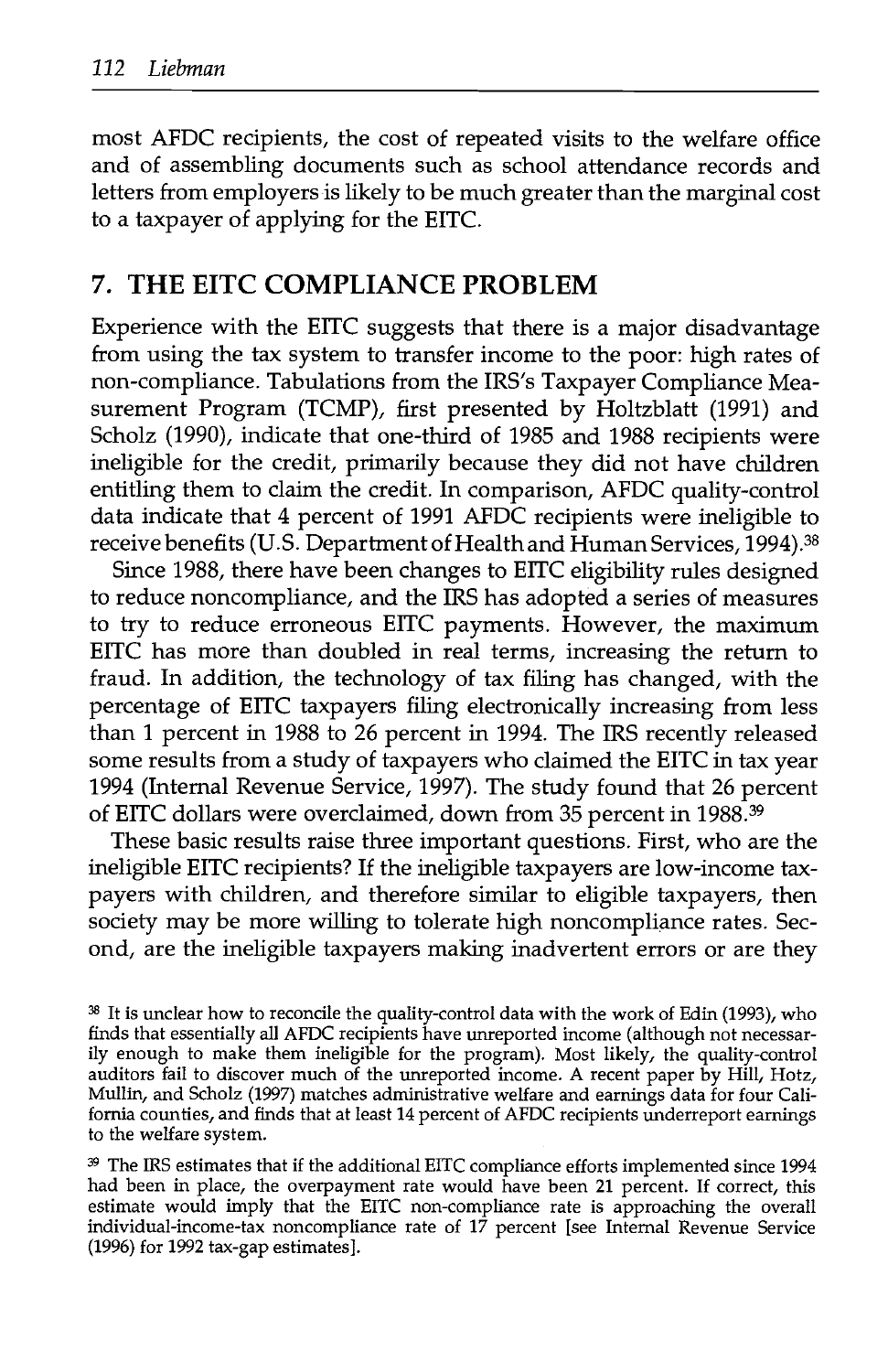deliberately committing fraud? Even is the ineligible taxpayers are mostly low-income families with children, society might want to assign a low or even negative social welfare weight to dollars transferred to the noncompliant taxpayers if they are committing fraud. Third, how much of an effect have IRS efforts to reduce EITC noncompliance had on noncompliance rates, and what is the prospect for further reducing EITC overpayments?

# 7.1 Who Are the Ineligible EITC Recipients?

In 1988, 86 percent of the ineligible taxpayers had incomes low enough to quality for the EITC if they had been otherwise eligible. Most were ineligible because they did not have a child entitling them to claim the credit.

Under pre-1991 rules, a child qualified a taxpayer for the EITC if the child lived with the taxpayer for more than half of the year and if the taxpayer provided at least half the cost of supporting the child. Therefore, a non-custodial parent was not eligible to claim the EITC, and a taxpayer would be ineligible for the EITC if the taxpayer claimed a relative or neighbor who did not live with the taxpayer or if the taxpayer invented a fictitious child. In addition, even a low-income taxpayer with one or more children could have been ineligible for the EITC if the taxpayer did not meet the support test. The support test implied, for example, that a taxpayer who received \$4,000 in AFDC benefits and \$3,000 in earnings would not have been eligible to receive the EITC.

Largely in response to complaints that the support test was difficult to enforce, OBRA 1990 eliminated the support test as an eligibility requirement for the EITC.4° By defining previously ineligible taxpayers as eligible for the EITC, this reform had the potential to reduce the EITC noncompliance rate. It is impossible to determine from the TCMP data file how many of the 1988 EITC returns that were disallowed failed the support test, but would otherwise have been eligible for the EITC. However, U.S. General Accounting Office (1993) examined a small sample of audit sheets from the 1988 TCMP. The results of this study imply that removing the support test reduced the EITC overpayment rate from 35 percent to 21 percent.41

<sup>40</sup> Since tax returns do not include information on non-taxable sources of support, there was no way for the IRS to tell from a taxpayer's return whether or not the taxpayer met the test.

<sup>41</sup> The GAO sample represents only 4 million of the 6.21 million tax returns with disallowed dependent exemptions. The sample does not represent the entire tax-filing population, because some audit sheets could not be found, and because discrepancies were found between some of the audit sheets and the TCMP computer file. Therefore, the results of the GAO sample could be biased.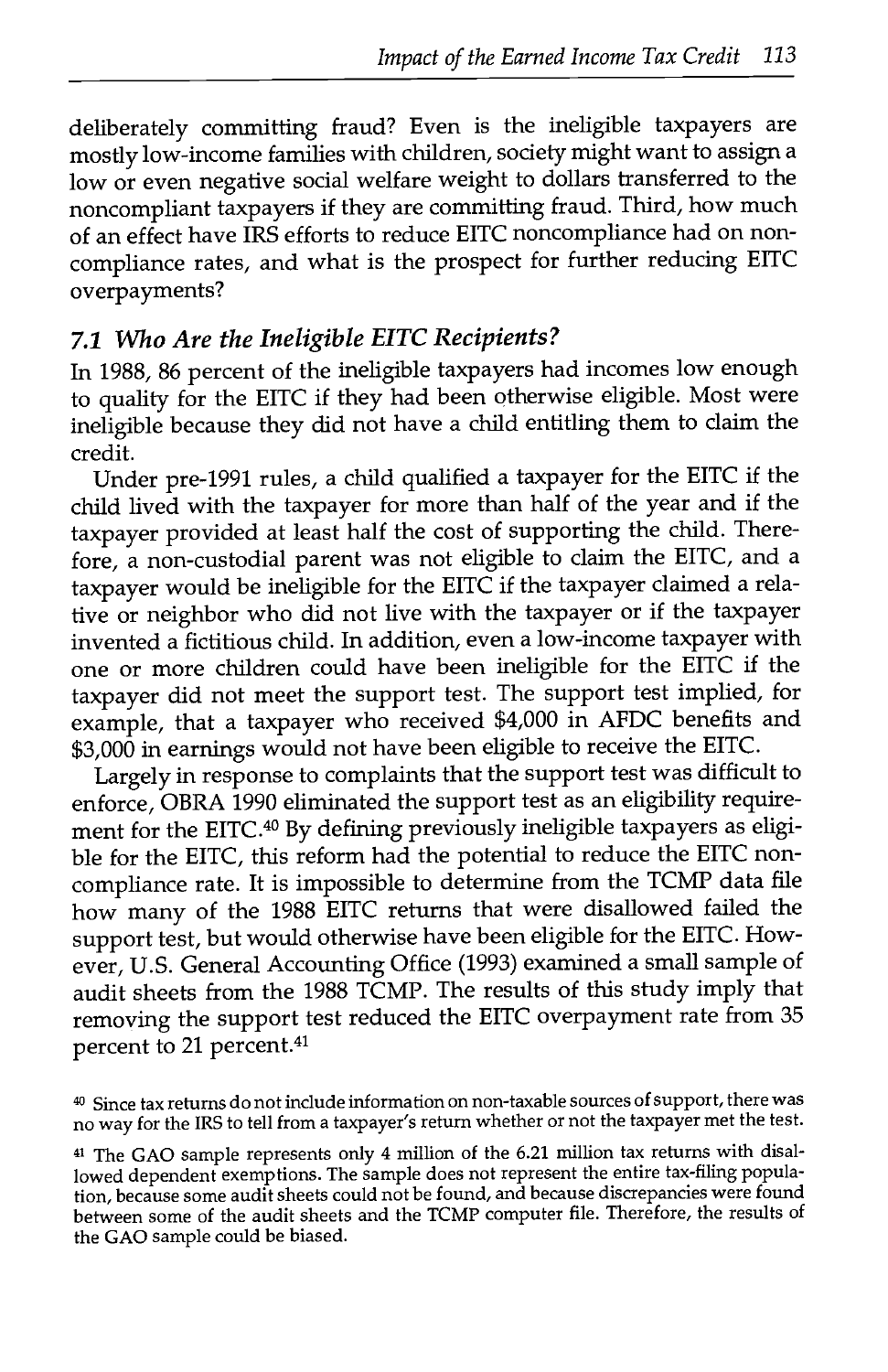In order to learn more about the characteristics of ineligible EITC recipients, I became a special sworn Census Bureau employee and used a data set which matched the March 1991 Current Population Survey to the tax returns of CPS respondents [see Liebman (1995b) for the full details].42 I estimated the percentage of 1990 EITC recipients who told the CPS interviewer that there were no children living in their household.

I found that between 10 and 21 percent of all EITC recipients lacked children qualifying them for the EITC. Male taxpayers ffling as household heads were particularly likely to be ineligible—between 25 and 53 percent lacked children, depending on the exact measure of eligibility used.<sup>43</sup> In addition to providing an alternative measure of dependentchild-related EITC noncompliance, my work with the CPS-IRS match demonstrated that in 1990, 87 percent of EITC recipients had children living in their households at the time that they received the EITC.

While the IRS has not released sufficient information from the 1994 EITC compliance study to make it possible to fully characterize current ineligible EITC recipients, recent Congressional testimony by a Treasury Department official indicates that improper claiming of children continues to be the largest source of erroneous EITC claims (Scholz, 1997). In particular, 39 percent of overclaimed EITC amounts are due to taxpayers claiming children who did not reside with them for over half of the year.

#### 7.2 Taxpayer Error or Taxpayer Fraud?

Most ineligible EITC recipients have low incomes, and many children residing in their households. If the ineligible taxpayers are making inadvertent errors in claiming the EITC, then society may still attach a high value to the dollars that are transferred to them. On the other hand, if the ineligible taxpayers are fraudulently evading taxes, then society might want to assign a low or even negative value to the dollars transferred to these ineligible taxpayers.

Liebman (1995a) estimates the share of EITC noncompliance that is due to inadvertent error and the share that is due to tax evasion. The basic insight motivating the estimation is that the amount of inadvertent

 $42$  In order to protect census respondents, U.S. law does not permit the Census Bureau to share with the IRS micro data in which individuals can be identified. Therefore, research matching census micro data with tax-return data can only be done by Census Bureau personnel.

<sup>&</sup>lt;sup>43</sup> The lower estimates come from defining taxpayers as ineligible only if there were no children in both their March 1990 and March 1991 CPS households. The higher estimates come from defining taxpayers as ineligible if there were no children in their 1991 CPS household or if the total number of dependents claimed on tax returns filed by household members exceeded the number of children living in the household.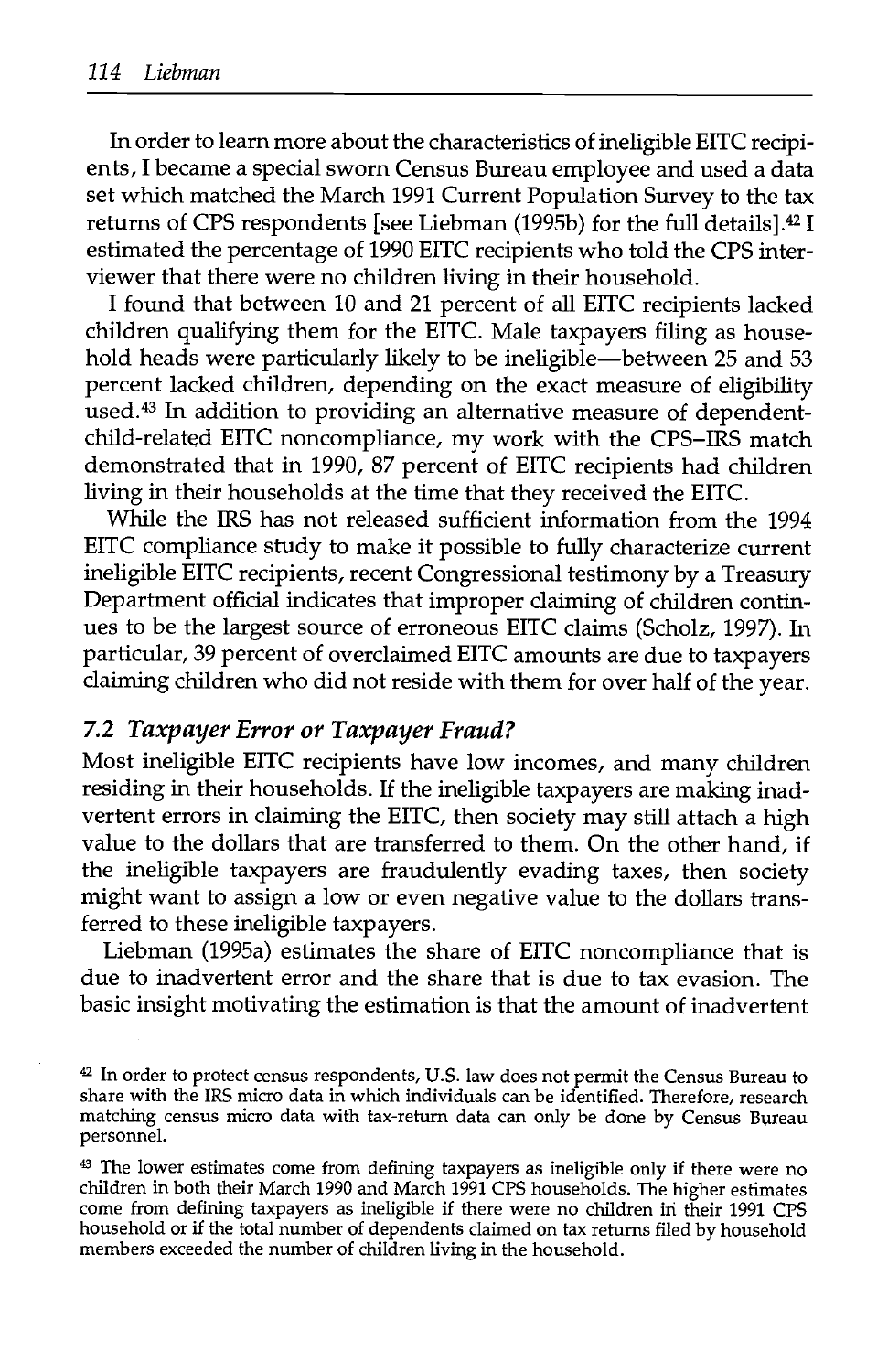error should not respond to the size of the tax credit available to a taxpayer who claims the EITC. In contrast, tax evasion should increase when the return to such behavior grows. My data for this study were 1985 and 1988 cross sections from the IRS's Taxpayer Compliance Measurement Program. In these data, I can observe the number of children that each taxpayer claimed on his or her tax return and the number of children that the auditor determined the taxpayer was entitled to claim. I test whether the probability that a childless taxpayer claims a child on his or her tax return depends on the reduction in tax liability from making such a claim. Since the Tax Reform Act of 1986 (TRA86) increased the return to claiming children by different amounts at different levels of income, I am able to separate the effect of the EITC from any underlying relationship between income and compliance behavior that happens to be correlated with the EITC in the cross section.

I find that the EITC is positively correlated with the probability of noncompliance and estimate that the TRA86 expansion of the EITC caused between 246,000 and 369,000 additional ineligible taxpayers to claim the EITC. My results imply that of every additional dollar spent on the EITC, 24 cents go to ineligible taxpayers—11 cents to taxpayers who are responding to the EITC incentive to wrongly claim children (and therefore potentially committing fraud), and 13 cents to taxpayers who would wrongly claim children even in the absence of the EITC (some of these taxpayers may be deliberately overclaiming children in order to benefit from personal exemptions and the head-of-household filing status).

#### 7.3 Is Noncompliance Declining?

During the 1990s, the IRS has taken a number of important steps to reduce EITC noncompliance. For example, before sending out tax refunds, the IRS now verifies the social security numbers of children claimed on tax returns.<sup>44</sup> In addition, the IRS has introduced sophisticated new computer algorithms for spotting unusual patterns of EITC filings. I presented results above that suggest that elimination of the support test should by itself have reduced noncompliance rates to levels similar to those reported in the 1994 EITC noncompliance study. Therefore, it is worth asking whether these more recent compliance efforts have had any effect.

While it is impossible to be certain, it seems likely that the reforms have had a substantial impact. The results of my study of the noncompliance response to the 1987 expansion of the EITC indicate that a

<sup>44</sup> Because it is rarely cost-effective to pursue a low-income taxpayer after a tax refund has been mailed, it is important to determine eligibility before sending out the refund check.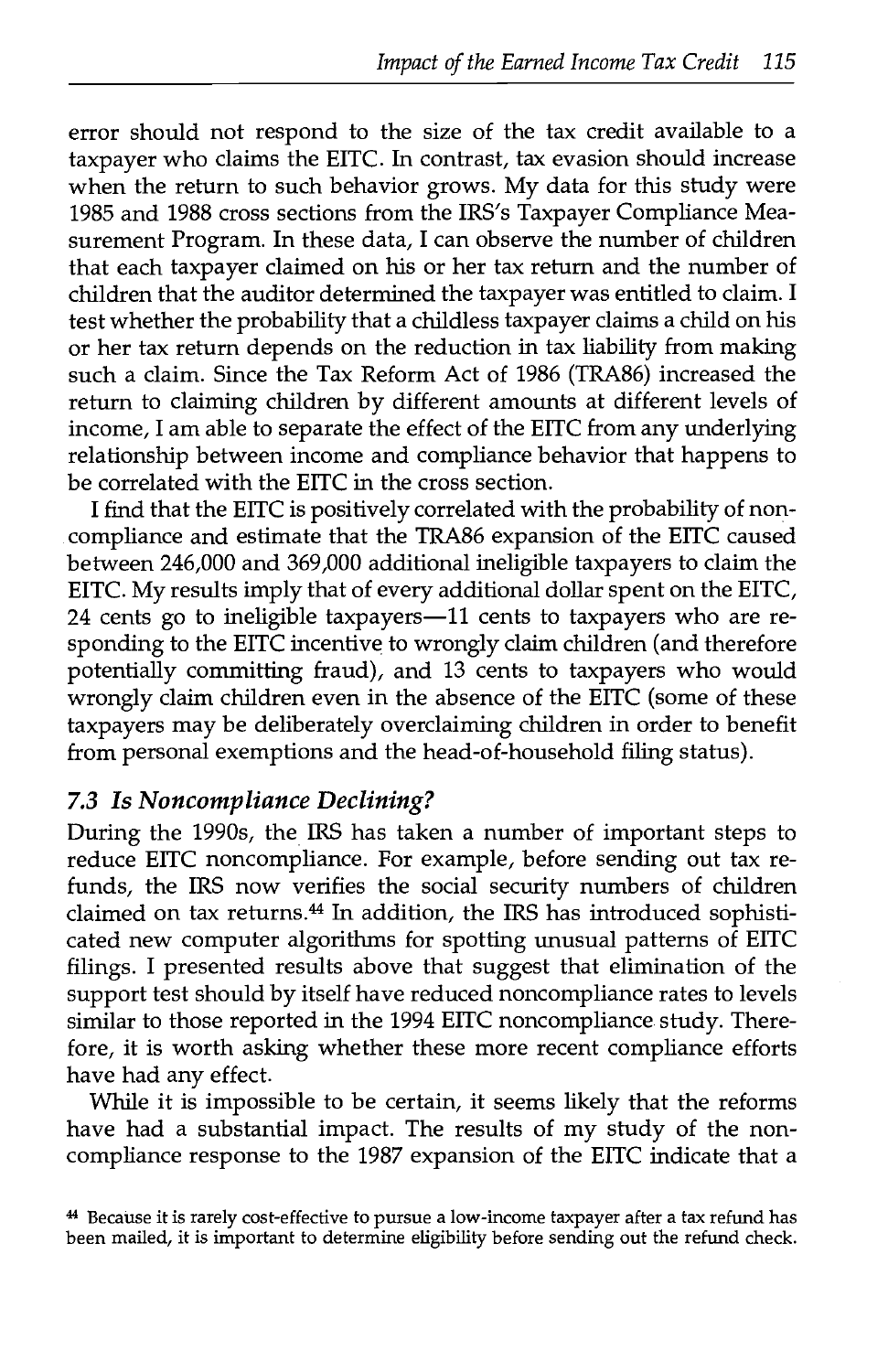45-percent increase in the maximum EITC increased the noncompliance rate by 14 percent. It is highly speculative to extrapolate from these results to more recent EITC expansions. In particular, the nature of EITC noncompliance has changed with the elimination of the support test and the expansion of the EITC to higher-income taxpayers, and extrapolations from reduced-form regressions can be misleading. Nonetheless, between 1990 and 1994 the value of the EITC slightly more than doubled, so we might have predicted an increase in noncompliance of 33 percent from the 21-percent post-support test level to 28 percent. Thus if recent reforms have reduced the rate of noncompliance to 21 percent, then they have eliminated one-quarter of EITC non-compliance.

At the Treasury Department's request, Congress recently passed six new reforms that are likely to further reduce EITC noncompliance. In addition, Congress provided the IRS with additional funding to expand EITC compliance efforts. Among these reforms are two provisions that will enable the IRS to better identify erroneous EITC claims during processing. One reform wifi allow the IRS to use information from the national registry of child-support awards that is being constructed as part of welfare reform. These data will help the IRS spot cases in which non-custodial parents are claiming their children even though the children do not live with them. A second reform is that the Social Security Administration will soon begin recording the identities of parents when they issue a social security number for a child. Using these data, the IRS will be able to identify taxpayers who claim children who are not their own.

# 8. IMPLICATIONS FOR THE DESIGN OF TRANSFER PROGRAMS

This study of the Earned Income Tax Credit has highlighted a series of fundamental trade-offs that need to be faced in designing transfer programs. The first set of trade-offs involves the choice of a budget constraint. The EITC is an inefficient way to combat poverty in that it transfers the majority of its dollars to taxpayers at or above the poverty level. In contrast, programs which use the standard welfare budget constraint transfer most of their dollars to households with little other income. However, the families that receive the EITC receive few other transfers and usually include individuals who work a large number of hours at low wages. If society wants to reward work, especially in light of widening earnings inequality, the EITC appears to be an effective way to target low-wage workers.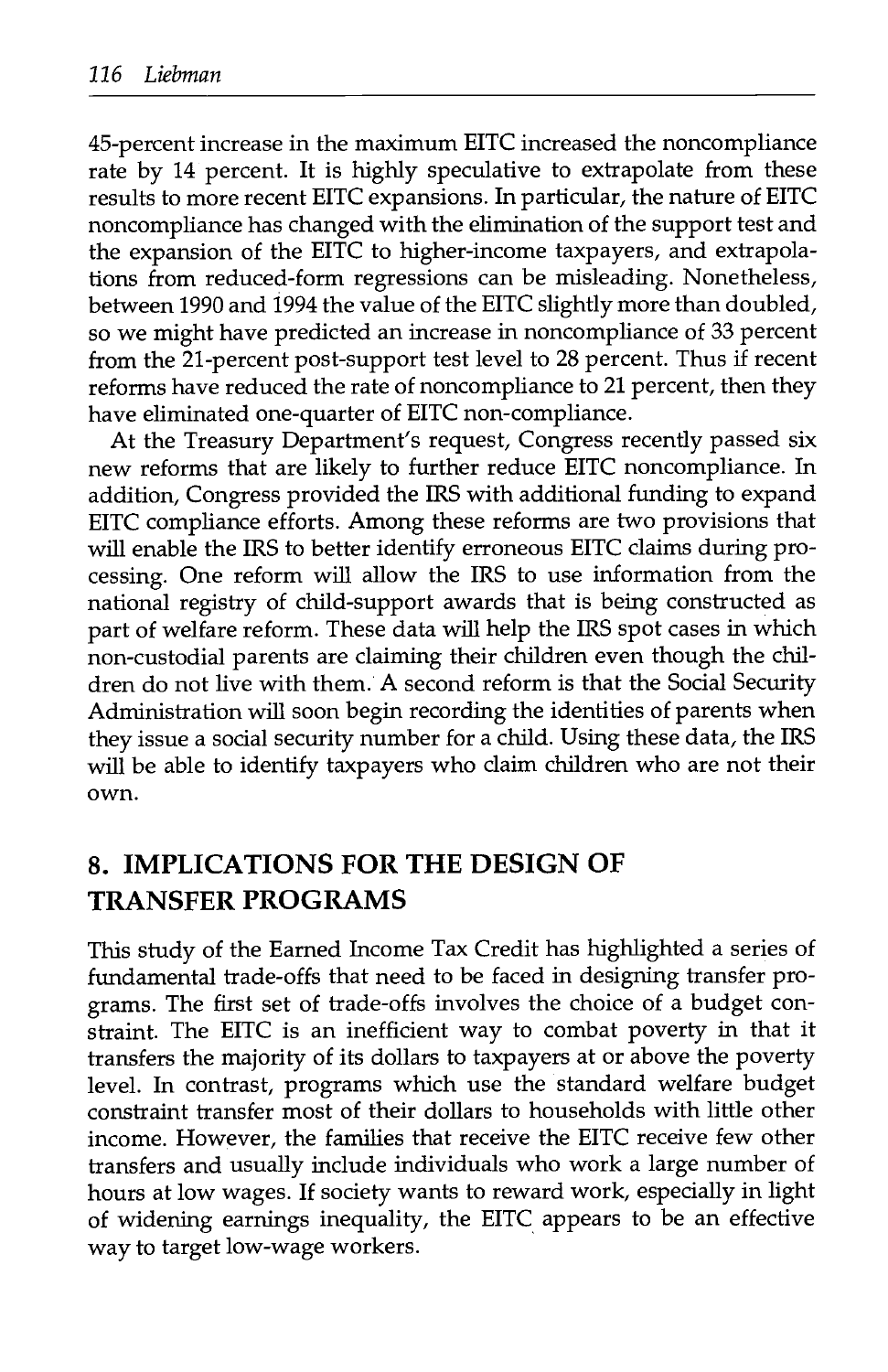In addition to determining the distribution of dollars by income, the choice of a budget constraint affects taxpayer behavior. Research on the EITC demonstrates that it is possible to design a budget constraint using the tax system that will encourage welfare recipients to start working. However, since the EITC accomplishes this by increasing the return to full-time low-wage work, it requires phasing out the credit over a fairly thick part of the income distribution. If the moderate-income taxpayers in the phaseout range of the credit have relatively low social-welfarefunction weights and if the phaseout tax rate causes substantial deadweight loss, then the benefits of the program may be outweighed by the costs of raising the revenue that is transferred to phaseout-region recipients. These costs and benefits are heavily influenced by the choice of a phaseout tax rate. Higher phaseout tax rates lower the utilities of EITC recipients, bit increase the average social welfare weight of recipients while reducing the revenue cost of the program and raising the utilities of non-recipient taxpayers.

The second set of tradeoffs involves the choice of a system to use for administering the chosen budget constraint. Using the tax system, it is possible to reduce administrative costs and increase program participation rates by eliminating welfare caseworkers. However, without caseworkers it becomes difficult to verify recipient eligibility. In the case of the EITC, we have seen that very high rates of non-compliance can occur when recipients are permitted to self-determine eligibility status. The tradeoffs between administrative costs and participation rates on the one hand and compliance rates on the other occur within a given transfer systems as well as across different systems. In the past few years, the IRS has devoted considerable additional resources to verifying taxpayer eligibility for the EITC and to recognizing emerging patterns of fraud. While non-compliance rates have fallen, it is clear that the IRS actions have raised administrative expenditures and have discouraged some eligible taxpayers from receiving the credit.

 $\overline{\text{Finally}}$ , I have presented evidence that there are important interactions between the two sets of trade-offs. In particular, the form in which the budget constraint is administered affects the ways in which program recipients perceive and respond to it. Thus in evaluating a transfer program, it is important to use models that are flexible enough to explore different assumptions about how taxpayers respond to the program's incentives.

# REFERENCES

Alm, J., and L. A. Whittington (1993). "Marriage and the Marriage Tax." Proceedings of the National Tax Association 200-205.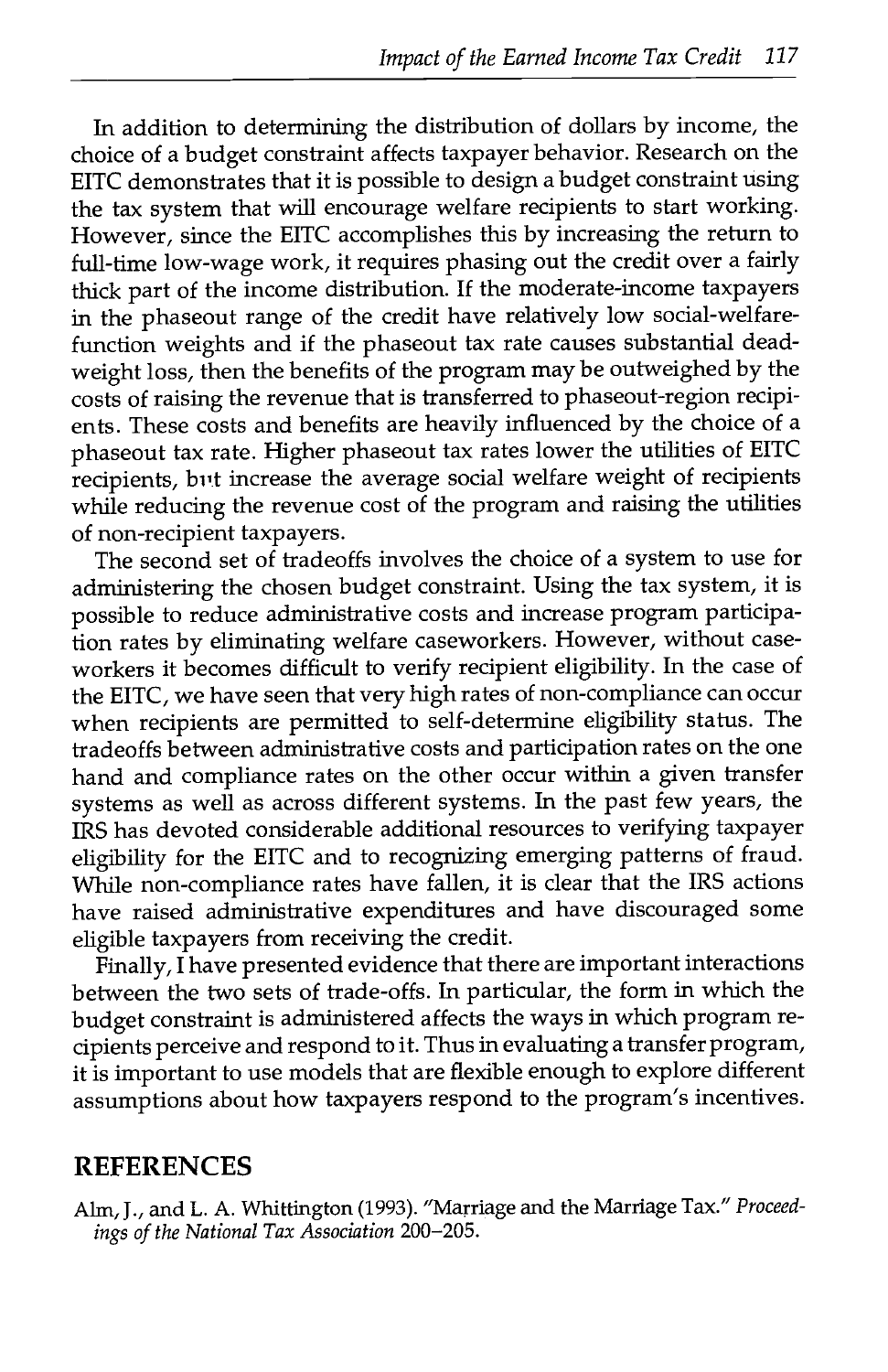- Alstott, A. L. (1995). "The Earned Income Tax Credit and the Oversimplified Promise of Tax-Based Welfare Reform." Harvard Law Review 108:533-592.
- Blank, R. M., and P. Ruggles (1993). "When Do Women Use AFDC & Food Stamps? The Dynamics of Eligibility vs. Participation." NBER Working Paper no. 4429.
- Bluestone, B., and T. Ghilarducci (1996). "Rewarding Work: Feasible Antipoverty Policy." American Prospect (no. 26):40-46.
- Browning, E. K. (1995). "Effects of the Earned Income Tax Credit on Income and Welfare." National Tax Journal 48:23-43.
- Bureau of the Census (1997). Money Income in the United States: 1996. Washington: U.S. Department of Commerce.
- Burke, V. J., and V. Burke (1974). Nixon's Good Deed: Welfare Reform. New York: Columbia University Press.
- Committee on Ways and Means (1996). Overview of Entitlement Programs, 1996 Green Book. Washington: U.S. Government Printing Office.
- Dickert, S., S. Hauser, and J. K. Scholz (1995). "The Earned Income Tax Credit and Transfer Programs: A Study of Labor Market and Program Participation." In Tax Policy and the Economy, Vol. 9, James Poterba (ed.). Cambridge, MA: MIT Press.
- Edin, K. (1993). There's a Lot of Month Left at the End of the Money: How Welfare Recipients Make Ends Meet in Chicago. New York: Garland Publishing.
- Eissa, N. (1995). "Taxation and the Labor Supply of Married Women: The Tax Reform Act of 1986 as a Natural Experiment." NBER Working Paper no. 5023.
- -, and H. Hoynes (1997). "The Earned Income Tax Credit and Labor Supply: Married Couples." Berkeley: University of California. Working Paper.

,and J. B. Liebman (1996). "Labor Supply Response to the Earned Income Tax Credit." Quarterly Journal of Economics 111 (May):606-637.

- Feenberg, D. R., and H. S. Rosen (1995). "Recent Developments in the Marriage Tax." National Tax Journal 48:91-101.
- Friedman, M. (1962). Capitalism and Freedom. Chicago: University of Chicago Press.
- Graeber, M. J., B. L. Nichols, and D. A. Sparrow (1992). "Characteristics of Delinquent Returns." Internal Revenue Service. IRS Research Bulletin 1992.
- Hill, C. J., V. J. Hotz, C. H. Mulling, and J. K. Scholz (1997). "EITC Eligibility, Participation and Compliance Rates for AFDC Households: Evidence from the California Caseload." University of Chicago. Draft Report.
- Holtzblatt, J. (1991). "Administering Refundable Tax Credits: Lessons from the EITC Experience." Proceedings of the National Tax Association-Tax Institute of America, pp. 180-186.
- Internal Revenue Service (1996). Federal Tax Compliance Research: Individual Income Tax Gap Estimates for 1985, 1988, and 1992.
	- (1997). Study of EITC Filers for Tax Year 1994.
- Jencks, C., and S. E. Mayer (1996). "Do Official Poverty Rates Provide Useful Information about Trends in Children's Economic Welfare?" Northwestern University.
- King, M. A. (1987). "The Empirical Analysis of Tax Reforms." In Advances in Economic Theory: Fifth World Congress, Vol. 2, Truman F. Bewley (ed.). Cambridge: Cambridge University Press, pgs. 61-90.
- Lenkowsky, L. (1986). Politics, Economics, and Welfare Reform. New York: University Press of America.